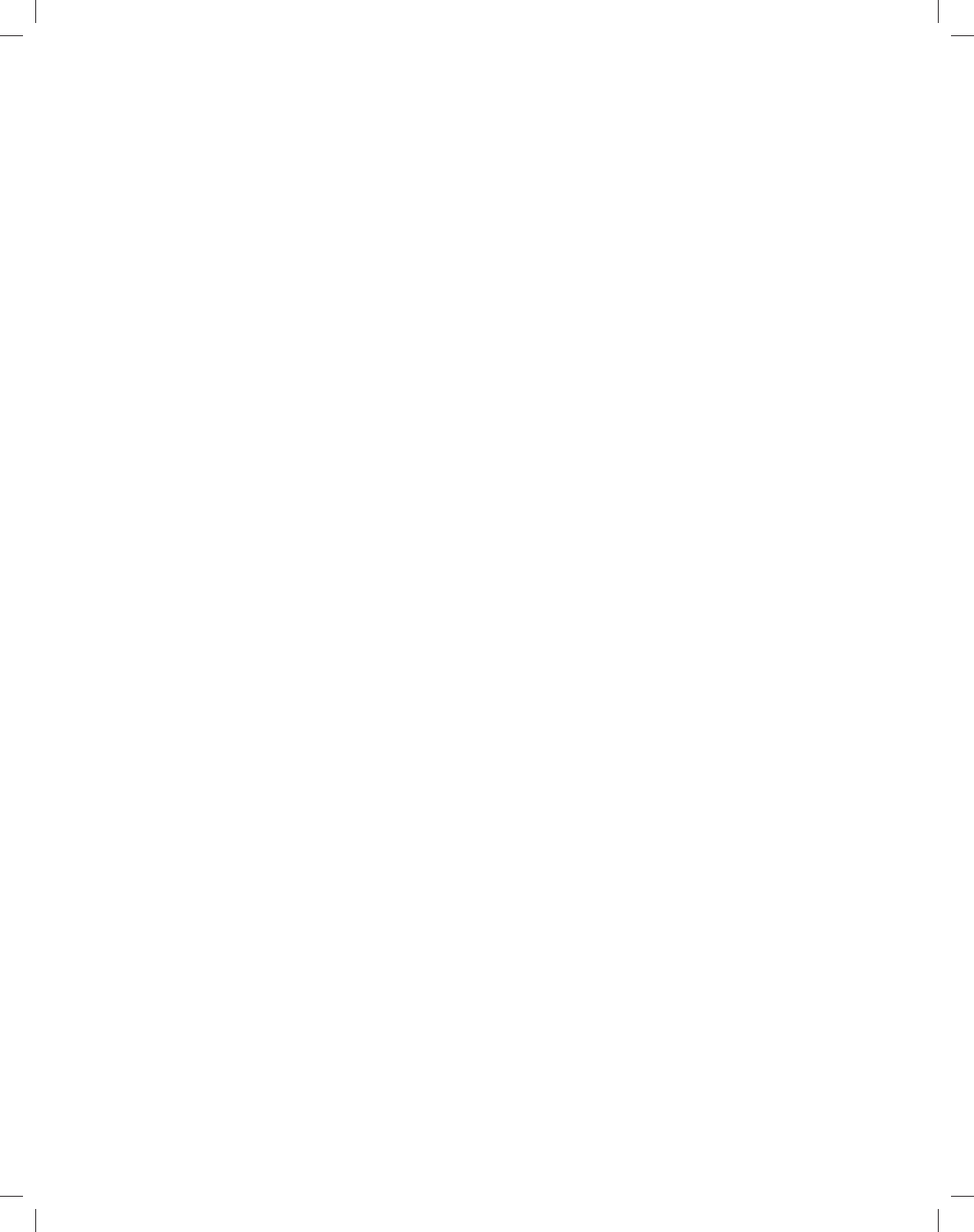#### **REPORT OF DIRECTORS TO THE MEMBERS**

The Directors have pleasure in presenting the Third Annual Report together with the audited accounts for the year ended March 31, 2022.

#### **FINANCIAL RESULTS**

| <b>Particulars</b>             | 2021-22  | 2020-21  |
|--------------------------------|----------|----------|
| Revenue from Operations        | 2,431.71 | 946.14   |
| <b>Expenses</b>                | 2,564.11 | 898.31   |
| Profit / (Loss) Before Tax     | (132.40) | 47.83    |
| Less: Current and Deferred Tax | (33.32)  | 5.34     |
| Net Profit / (Loss) After Tax  | (99.08)  | 42.49    |
| <b>Balance Brought Forward</b> | (197.85) | (240.34) |
| <b>Balance Carried Forward</b> | (296.93) | (197.85) |

#### **OPERATIONS**

The Sales and other income during the year under review was at  $\bar{z}$  2,431.71 (in thousands) as against  $\bar{\tau}$  946.14 (in thousands) in the previous year. The operating loss for the year was at  $(3.132.40)$  (in thousands) as against Profit of  $\bar{z}$  47.83 (in thousands) in the previous year and the year ended with a net loss of ( $\bar{\tau}$  99.08) (in thousands) as against net profit of  $\bar{\tau}$  42.49 (in thousands) in the previous year.

## **DIVIDEND**

The Directors do not propose any dividend for the year under review.

#### **BOARD MEETINGS**

During the financial year 2021-22, there were four Board meetings, which were held on April 19, 2021, August 11, 2021, October 5, 2021 and January 31, 2022.

## **DIRECTORS' RESPONSIBILITY STATEMENT**

The Directors confirm that: -

- a) in the preparation of annual accounts, the applicable accounting standards had been followed.
- b) they had selected appropriate accounting policies and applied them consistently, and made judgments and estimates that have been made are reasonable and prudent so as to give a true and fair view of the state of affairs of the Company at the end of the financial year and of the loss of the Company for March 31, 2022.
- c) they had taken proper and sufficient care for the maintenance of adequate accounting records in accordance with the provisions of the Companies Act, 2013 for safeguarding the assets of the Company and for preventing and detecting fraud and other irregularities.
- d) they had prepared the annual accounts on a going concern basis.
- e) they had devised proper systems to ensure compliance with the provisions of all applicable laws and such systems were adequate and operating effectively.

#### **EXTRACT OF ANNUAL RETURN**

The details forming part of the extract of the annual return in Form MGT – 9 is annexed herewith as **Annexure – I** and it forms part of Board's Report.

#### **RELATED PARTY TRANSACTIONS**

All transactions with related parties were on arm's length basis and were in the ordinary course of business. There was no related party contract during the year other than that disclosed in **Annexure - II.**

**Form AOC-2** as required under Section 134(3)(h) is enclosed as **Annexure - II** to this report.

#### **PARTICULARS OF LOANS, GUARANTEES OR INVESTMENTS**

The Company has not granted any loans or furnished guarantees or made investment in the entities covered under the provisions of section 186 of the Companies Act, 2013.

## **STATEMENT ON DECLARATION GIVEN BY INDEPENDENT DIRECTORS UNDER SUB-SECTION (7) OF SECTION 149**

This clause is not applicable as the Company, being a wholly-owned subsidiary of Sundram Fasteners Limited. The Company is not required to have an Independent Director on the Board of the Company by virtue of the exemption provided under Rule 4 of the Companies (Appointment and Qualification of Directors) Rules, 2014.

#### **AUDIT COMMITTEE AND VIGIL MECHANISM**

The Company is not required to have an Audit Committee as per Section 177 of the Companies Act, 2013 read with Rule 6 of the Companies (Meetings of the Board and its Powers) Rules, 2014.

The provisions of Section 177 (9) relating to establishment of vigil mechanism are not applicable to the company.

#### **DIRECTORS**

₹ in thousands

Ms Arathi Krishna, Director (DIN 00517456) retires from the Board by rotation and being eligible, offers herself for re-appointment.

Sri Suresh Krishna, Chairman and Director has resigned from the Board of the Company effective from April 1, 2022 and Ms. Arathi Krishna has been nominated as Chairperson of the Company with effect from April 11, 2022.

Sri R Dilip Kumar (DIN 00240372) was appointed as an Additional Director of the Company effect from April 1, 2022.

The provision of Section 149 pertaining to the appointment of Independent Directors does not apply to your Company.

#### **DETAILS OF DIRECTORS OR KEY MANAGERIAL PERSONNEL APPOINTED OR HAVE RESIGNED DURING THE YEAR**

There was no Director or Key Managerial Personnel appointed or resigned during the year.

#### **CHANGE IN THE NATURE OF BUSINESS**

There is no change in the nature of business during the year.

#### **MATERIAL CHANGES AND COMMITMENTS**

There were no material changes and commitments, affecting the financial position of the Company, which have occurred between the end of the financial year of the Company to which the financial statements relate and the date of this report.

#### **AUDITORS:**

Pursuant to Section 139 of the Companies Act, 2013, M/s. Sundaram & Srinivasan, Chartered Accountants, Chennai, (Registered No. 004207S with the Institute of Chartered Accountants of India), were appointed as Statutory Auditors of the company at the First Annual general meeting of the company for a consecutive period of five years commencing from 28<sup>th</sup> August, 2020.

The Company has obtained necessary certificate under Section 139 of the Companies Act, 2013 from the auditor conveying their eligibility for the above appointment as prescribed under Section 141. Their eligibility criteria were reviewed by the Board, as specified under Section 141 of the Companies Act, 2013.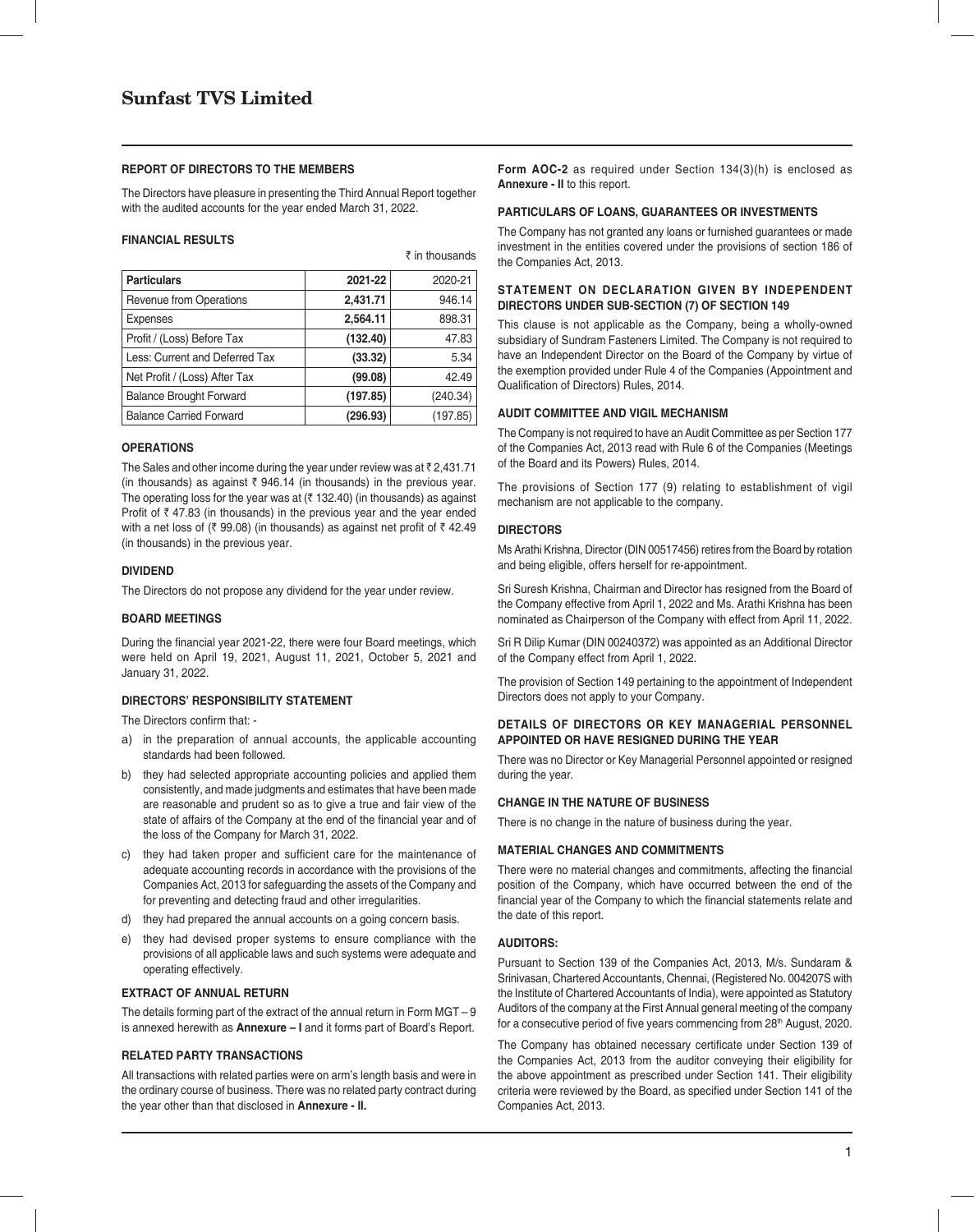## **DETAILS OF FRAUD REPORTED BY AUDITORS**

M/s. Sundaram & Srinivasan, Chartered Accountants, Chennai, the Statutory Auditors of the Company have stated that during the course of their audit, there were no fraud by the Company or on the Company by its officers noticed or reported in Independent Auditors' Report which forms part of this Report.

#### **BOARD'S COMMENT ON THE AUDITOR'S REPORT**

There are no Qualifications, adverse remarks, and reservations made by Statutory Auditors in their report.

#### **POLICY ON DIRECTOR'S APPOINTMENT AND REMUNERATION**

Section 178(1) of the Companies Act, 2013 is not applicable as the Company has not met the specified criteria. In view of the same, this requirement is not applicable to the Company.

#### **CONSERVATION OF ENERGY / TECHNOLOGY ABSORPTION**

The Company has no activity relating to conservation of energy and technology absorption.

#### **FOREIGN EXCHANGE EARNINGS AND OUTGO**

The Company did not have any foreign exchange earning or outgo.

#### **COMPANIES WHICH HAVE BECOME OR CEASED TO BE COMPANY'S SUBSIDIARIES, JOINT VENTURES OR ASSOCIATE COMPANIES DURING THE YEAR**

The Company did not have any subsidiary, joint venture or associate company.

## **CHANGE OF ULTIMATE HOLDING COMPANY**

The Hon'ble National Company Law Tribunal, Chennai bench, vide its order dated December 6, 2021, had approved the composite scheme of amalgamation and arrangement (demerger) inter alia amongst T V Sundram Iyengar & Sons Private Limited ("TVSS"), Sundaram Industries Private Limited ("SIPL"), Southern Roadways Private Limited ("SRPL") and TVS Sundram Fasteners Private Limited ("TPL") ("Composite Scheme") in accordance with Sections 230 to 232 and other applicable provisions under the Companies Act, 2013 read with the rules made thereunder and other applicable laws. The Composite Scheme was made effective on January 6, 2022 ("Effective Date").

As per the Composite Scheme, on the Effective Date, SIPL and SRPL have amalgamated with TVSS and have been dissolved without the process of winding up. As a result of this, the shareholding of SRPL in Sundram Fasteners Limited (SFL) consisting of 5,07,73,280 equity shares was vested in / transferred to TVSS. This had resulted in the increase of the direct shareholding of TVSS in SFL from 5,33,12,000 equity shares to 10,40,85,280 equity shares (representing 49.53% of its paid-up equity share capital).

As a subsequent step to the above, in terms of the Composite Scheme, on February 4, 2022, TVSS demerged a business undertaking which included shareholding of 49.53% (10,40,85,280 equity shares) held in the Company to TPL. Consequent to the above, TPL has become the Holding Company of SFL and Ultimate Holding Company of your Company.

#### **CORPORATE SOCIAL RESPONSIBILITY (CSR)**

Section 135 is not applicable to the company as the Company has not met the specified turnover or net worth or profit criteria.

## **STATEMENT UNDER RULE 5(2) OF THE COMPANIES (APPOINTMENT AND REMUNERATION OF MANAGERIAL PERSONNEL) RULES, 2014**

There are no employees in the Company and hence, Rule 5(2) of the Companies (Appointment and Remuneration of Managerial Personnel) Rules, 2014 is not applicable.

#### **PROCEEDINGS PENDING, IF ANY, UNDER THE INSOLVENCY AND BANKRUPTCY CODE, 2016**

The Company has *neither* filed an application during the year under review *nor* are any proceedings pending under the Insolvency and Bankruptcy Code, 2016 as at March 31, 2022.

**THE DETAILS OF DIFFERENCE BETWEEN AMOUNT OF THE VALUATION DONE AT THE TIME OF ONE TIME SETTLEMENT AND THE VALUATION DONE WHILE TAKING LOAN FROM THE BANKS OR FINANCIAL INSTITUTIONS ALONG WITH THE REASONS THEREOF**

No such event has occurred during the year under review.

## **PUBLIC DEPOSITS**

During the year under review, the Company has not accepted any deposit from the public within the meaning of Section 73 of the Companies Act, 2013. Further, the company had no deposit as on March 31, 2022.

## **REGULATORY / COURT ORDERS**

During the year 2021-2022, no significant and material orders were passed by the regulators or courts or tribunals impacting the going concern status and company's operations in future.

## **INTERNAL FINANCIAL CONTROLS**

The company has internal control procedures and sufficient internal control checks considering the size and nature of its business and the Board of Directors are of the view that those controls are adequate with reference to the financial statements.

## **RISK MANAGEMENT**

The Company had identified certain business risks and also the measures for dealing with such risks which it faces in day to day operations of the Company.

## **MAINTENANCE OF COST RECORDS**

Section 148(1) of the Companies Act, 2013, is not applicable to the Company as the Company has not met the specified criteria and hence, the Company is not required to maintain cost records.

## **HEALTHY, SAFETY, SECURITY AND ENVIRONMENT (HSSE)**

There are no employees in the Company and hence health, safety, security and environment training are not applicable.

## **DISC LOSURE UNDER THE SEXUAL HARASSMENT OF WOMEN AT WORKPLACE (PREVENTION, PROHIBITION AND REDRESSAL) ACT, 2013**

There are no employees in the Company and hence, provisions of the Sexual Harassment of Women at Workplace (Prevention, Prohibition & Redressal) Act, 2013 are not applicable.

#### **ACKNOWLEDGMENT**

Your Directors thank the holding company, Sundram Fasteners Limited for their continued support.

On behalf of the Board

**ARATHI KRISHNA**

Place: Chennai Chairperson Chairperson Chairperson Chairperson Chairperson Chairperson Date: April 11, 2022 DIN:00517456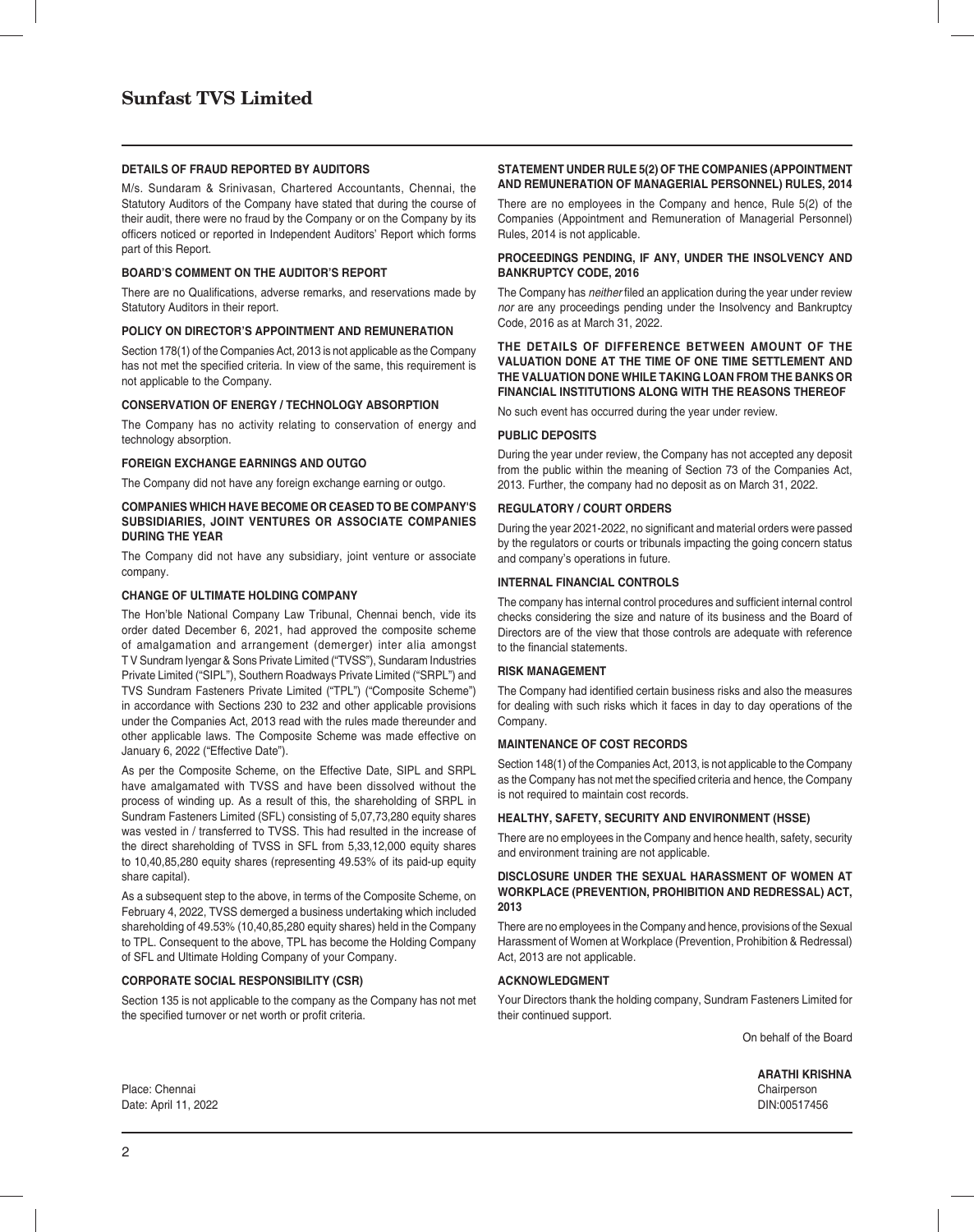**ANNEXURE - I**

## **FORM NO.MGT-9**

## **EXTRACT OF ANNUAL RETURN**

as on the financial year ended March 31, 2022

*[Pursuant to Section 92(3) of the Companies Act, 2013 and Rule 12(1) of the Companies (Management and Administration) Rules, 2014]*

## **I. REGISTRATION AND OTHER DETAILS**

| <b>CIN</b>                                                                        | U74999TN2019PLC128635                                                           |
|-----------------------------------------------------------------------------------|---------------------------------------------------------------------------------|
| <b>Registration Date</b>                                                          | April 8, 2019                                                                   |
| Name of the Company                                                               | Sunfast TVS Limited                                                             |
| Category / Sub-Category of the Company                                            | Public Company / Limited by Shares                                              |
| Address of the Registered Office and contact details                              | 98A, VII Floor, Dr Radhakrishnan Salai, Mylapore, Chennai<br>Tamil Nadu 600 004 |
| Whether listed company                                                            | No                                                                              |
| Name, Address and Contact details of the Registrar and Transfer Agent,<br>if any. | Not Applicable                                                                  |

## **II. PRINCIPAL BUSINESS ACTIVITIES OF THE COMPANY**

| o.  | Name and description of main products / services             | NIC Code of the Product / | % of total turnover of the |
|-----|--------------------------------------------------------------|---------------------------|----------------------------|
| No. |                                                              | service                   | company                    |
|     | Manufacture of bearings, gears, gearing and driving elements | 28140                     | 100%                       |

## **III. PARTICULARS OF HOLDING, SUBSIDIARY AND ASSOCIATE COMPANIES**

| S.<br>No. | Name and address of the company                                                                                             | CIN/GLN               | <b>Holding / Subsidiary</b> | % of<br>votes<br>held | Applicable<br><b>Section</b> |
|-----------|-----------------------------------------------------------------------------------------------------------------------------|-----------------------|-----------------------------|-----------------------|------------------------------|
|           | <b>TVS Sundram Fasteners Private Limited</b><br>No. C-9, 5th Street, SIDCO Industrial Estate,<br>Ambattur, Chennai- 600 058 | U28900TN2018PTC123872 | Ultimate Holding<br>Company | 49.53                 | 2(87)                        |
| 2         | Sundram Fasteners Limited<br>98-A, VII Floor, Dr Radhakrishnan Salai, Mylapore,<br>Chennai - 600 004                        | L35999TN1962PLC004943 | <b>Holding Company</b>      | 100%                  | 2(46)                        |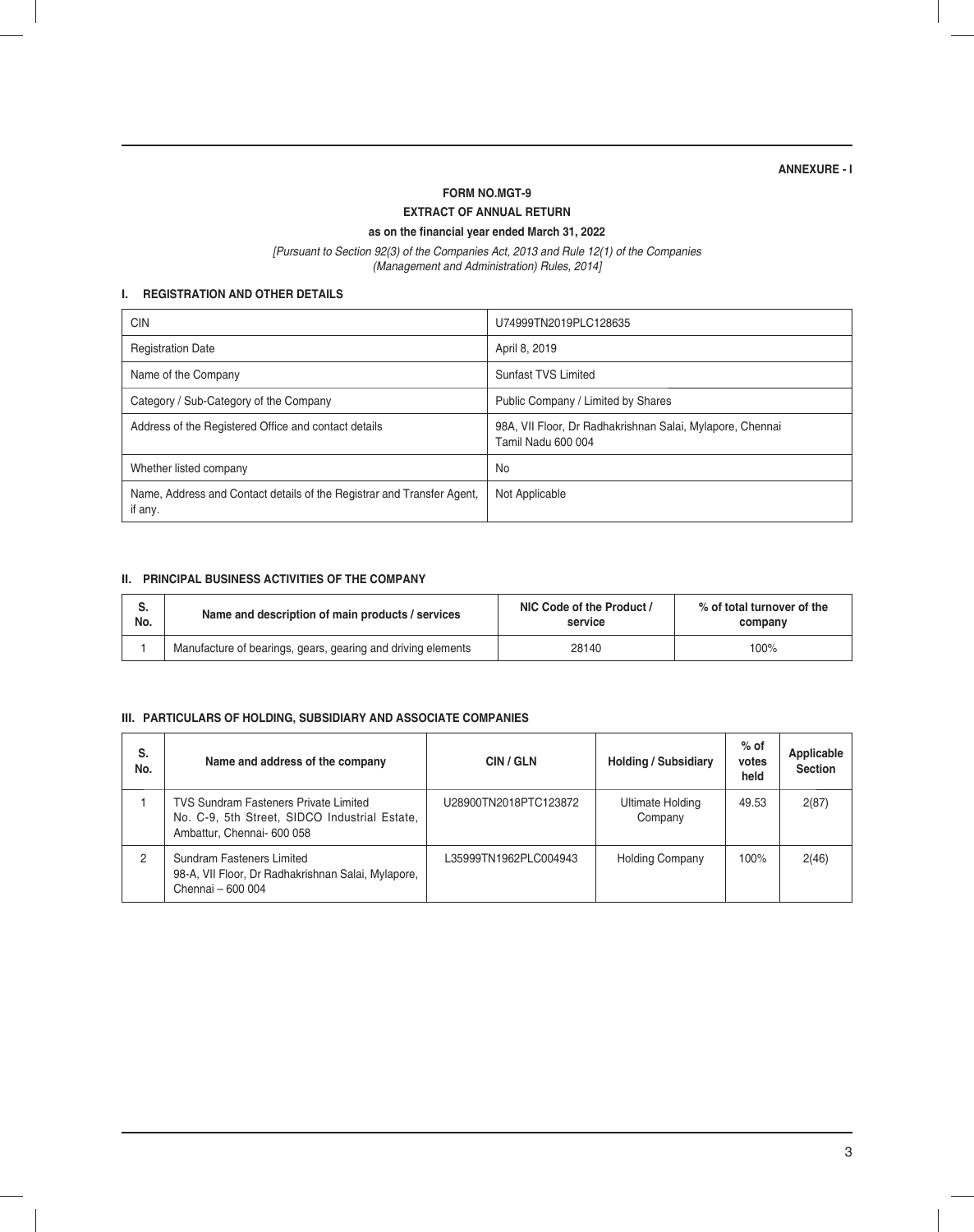## **IV. SHAREHOLDING PATTERN (Equity Share Capital Breakup as percentage of Total Equity)**

**(i) Category wise shareholding**

|                                                                                   | No. of shares held at the beginning and at the | % change |        |                      |                    |
|-----------------------------------------------------------------------------------|------------------------------------------------|----------|--------|----------------------|--------------------|
| <b>Category of shareholders</b>                                                   | Demat                                          | Physical | Total  | % of total<br>shares | during the<br>year |
| A. Promoters<br>1. Indian                                                         |                                                |          |        |                      |                    |
| a) Individuals / HUF (Nominees of Bodies Corporate)                               |                                                | 6        | 6      | 0.00                 | Nil                |
| b) Central Govt.                                                                  |                                                |          |        |                      |                    |
| c) Bodies Corporate                                                               |                                                | 9,994    | 9,994  | 100.00               |                    |
| d) Banks / Fl                                                                     |                                                |          |        |                      |                    |
| e) Any other                                                                      |                                                |          |        |                      |                    |
| Sub-Total (A)(1)                                                                  |                                                | 10,000   | 10,000 | 100.00               | Nil                |
| Foreign                                                                           |                                                |          |        |                      |                    |
| Sub-Total (A)(2)                                                                  |                                                |          |        |                      |                    |
| Total shareholding (A)=(A)(1)+(A)(2)                                              |                                                | 10,000   | 10,000 | 100.00               | Nil                |
| <b>B. Public Shareholding</b>                                                     |                                                |          |        |                      |                    |
| 1. Institutions                                                                   |                                                |          |        |                      |                    |
| a) Mutual Funds                                                                   |                                                |          |        |                      |                    |
| b) Banks / Fl                                                                     |                                                |          |        |                      |                    |
| c) Central Govt.                                                                  |                                                |          |        |                      |                    |
| d) State Govt.                                                                    |                                                |          |        |                      |                    |
| e) Venture Capital Funds                                                          |                                                |          |        |                      |                    |
| f) Insurance Companies                                                            |                                                |          |        |                      |                    |
| g) Flls                                                                           |                                                |          |        |                      |                    |
| h) Foreign Venture Capital Funds                                                  |                                                |          |        |                      |                    |
| i) Others (Specify)                                                               |                                                |          |        |                      |                    |
| Sub-total (B)(1)                                                                  |                                                |          |        |                      | $\blacksquare$     |
| 2.Non-Institutions                                                                |                                                |          |        |                      |                    |
| a) Bodies Corp.- Indian & Overseas                                                |                                                |          |        |                      |                    |
| b) Individuals                                                                    |                                                |          |        |                      |                    |
| i) Individual shareholders holding nominal share capital up<br>to ₹ 1 lakh        |                                                |          |        |                      |                    |
| ii) Individual shareholders holding nominal share capital in<br>excess of ₹1 lakh |                                                |          |        |                      | $\blacksquare$     |
| c) Others                                                                         |                                                |          |        |                      |                    |
| Sub-Total (B)(2)                                                                  |                                                |          |        |                      | ٠                  |
| Total Public Shareholding $(B) = (B)(1)+(B)(2)$                                   |                                                |          |        |                      | ٠                  |
| C. Shares held by Custodian for GDRs and ADRs                                     |                                                |          |        |                      |                    |
| Grand Total = $A + B + C$                                                         |                                                | 10,000   | 10,000 | 100.00               | Nil                |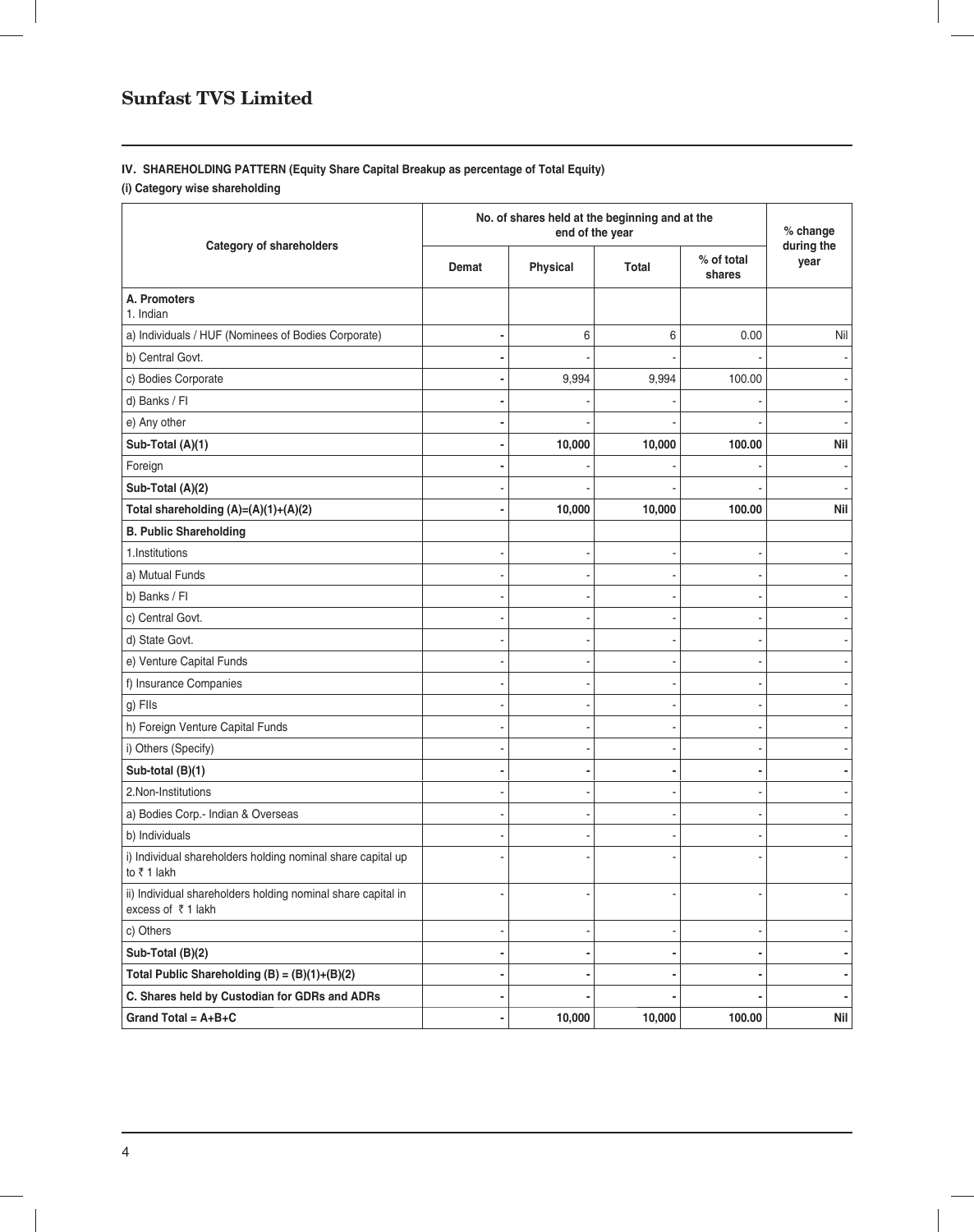## **(ii) Shareholding of Promoters**

| S. No. | Shareholders' Name                              | Shareholding at the<br>beginning of the year |                                          |                                                           |                  | Shareholding at the<br>end of the year |                                                           |     |  |
|--------|-------------------------------------------------|----------------------------------------------|------------------------------------------|-----------------------------------------------------------|------------------|----------------------------------------|-----------------------------------------------------------|-----|--|
|        |                                                 | No. of<br>shares                             | $%$ of total<br>shares of the<br>company | % of shares<br>pledged /<br>encumbered to<br>total shares | No. of<br>shares | % of total<br>shares of the<br>company | % of shares<br>pledged /<br>encumbered to<br>total shares |     |  |
|        | <b>Sundram Fasteners Limited</b>                | 9.994                                        | 100.00                                   | 0.00                                                      | 9.994            | 100.00                                 | 0.00                                                      | Nil |  |
| 2      | Nominees of Sundram<br><b>Fasteners Limited</b> | 6                                            | 0.00                                     | 0.00                                                      | 6                | 0.00                                   | 0.00                                                      |     |  |
|        | Total                                           | 10,000                                       | 100.00                                   | 0.00                                                      | 10.000           | 100.00                                 | 0.00                                                      | Nil |  |

## **(iii) Change in Promoters' Shareholding (please specify, if there is no change)**

There have been no changes in the Promoters' shareholding during the year.

## **(iv) Share holding pattern of top ten shareholders (other than Directors, Promoters and Holders of GDRs and ADRs)** Not Applicable

## **(v) Shareholding of Directors and Key Managerial Personnel:**

|                                   |                               |                         | Shareholding at the beginning of<br>the year |                         | <b>Cumulative Shareholding during</b><br>the year |
|-----------------------------------|-------------------------------|-------------------------|----------------------------------------------|-------------------------|---------------------------------------------------|
| For Each of the Directors and KMP | Name of the Director<br>/ KMP | No. of<br><b>Shares</b> | % of total shares of<br>the company          | No. of<br><b>Shares</b> | % of total shares<br>of the company               |
|                                   | ۰                             |                         |                                              |                         |                                                   |

## **V. INDEBTEDNESS**

As at March 31, 2022 – NIL.

## **VI. REMUNERATION OF DIRECTORS AND KEY MANAGERIAL PERSONNEL**

During the year 2021-2022, no remuneration was paid to Directors and Key Managerial Personnel.

## **VII. PENALTIES / PUNISHMENT / COMPOUNDING OF OFFENCES**

During the year 2021-2022, there were no penalties levied by the Regional Director on the company / directors / officers in default or any compounding of offences by the company / directors / officers in default or any punishment granted by any Court against the company / directors / officers in default.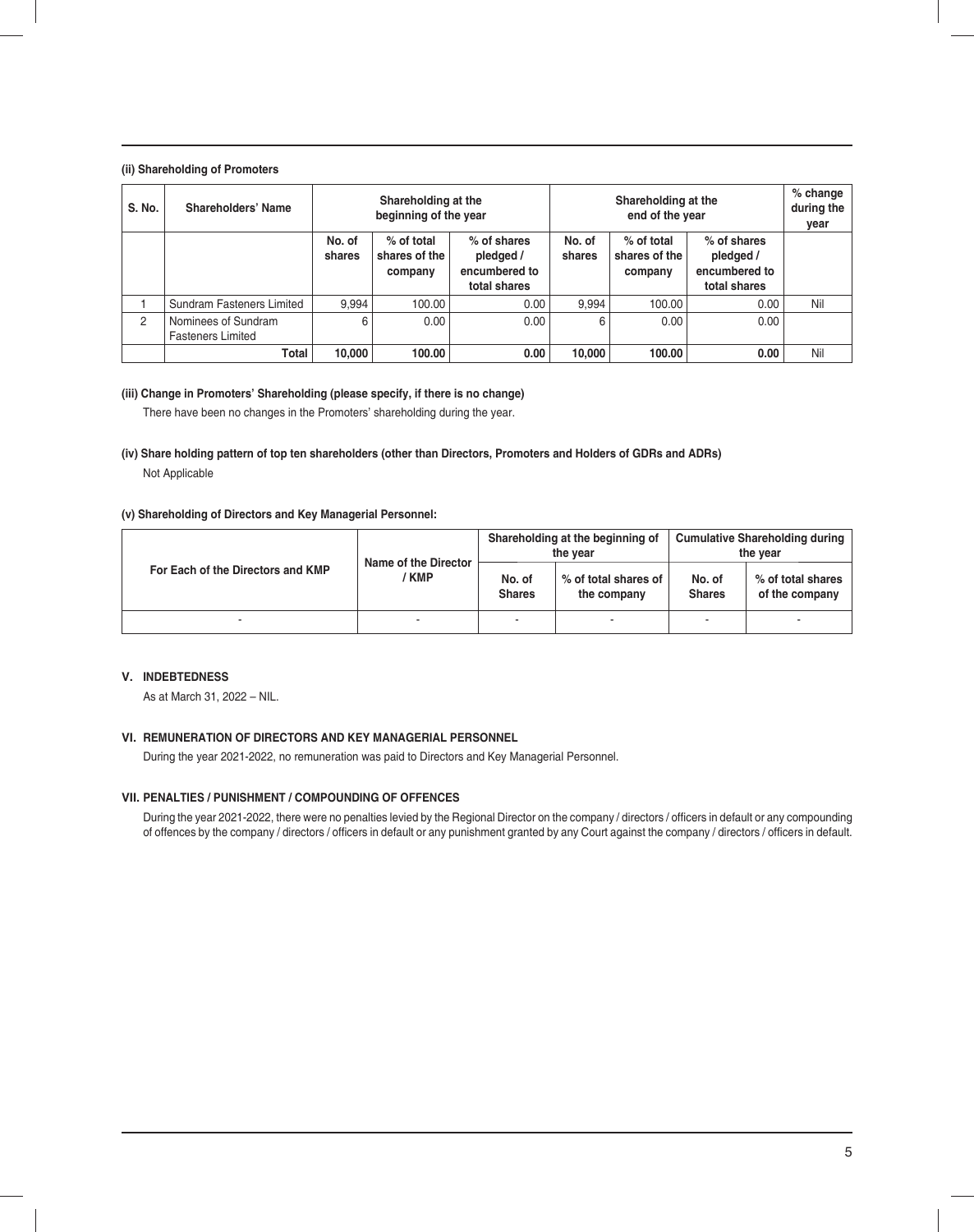**Annexure - II**

## **Form No. AOC – 2**

## *[Pursuant to clause (h) of sub-section (3) of Section 134 of the Act and Rule 8(2) of the Companies (Accounts) Rules, 2014]*

**Form for disclosure of particulars of contracts / arrangements entered into by the company with related parties referred to in subsection (1) of section 188 of the Companies Act, 2013 including certain arm's-length transactions under third proviso thereto**

- 1. Details of contracts or arrangements or transactions not at arm's length basis All contracts arrangements / transactions with related parties are on arm's length basis and in the ordinary course of business.
- 2. Details of material contracts or arrangement or transactions at arm's length basis

 $($ ₹ in thousand)

| a) | Name of the Related Party and nature of relationship                                          | Sundram Fasteners Limited, Chennai<br><b>Holding Company</b>                                           |                               |  |  |  |
|----|-----------------------------------------------------------------------------------------------|--------------------------------------------------------------------------------------------------------|-------------------------------|--|--|--|
| b) | Nature of contracts / arrangements / transactions                                             | Purchase of Raw materials, Tools<br>and Components                                                     | <b>Sub-Contractor Charges</b> |  |  |  |
|    |                                                                                               | 1.460.78                                                                                               | 848.53                        |  |  |  |
| c) | Duration of the contracts / arrangements / transactions                                       | 2021-22                                                                                                | 2021-22                       |  |  |  |
| d) | Salient terms of the contracts or arrangements or transactions<br>including the value, if any | At arm's length basis and in the ordinary course of business                                           |                               |  |  |  |
| e) | Date of approval by the Board, if any                                                         | As the transactions fall under the third proviso to Section 188(1), Board approval<br>is not required. |                               |  |  |  |
|    | Amount paid as advances, if any                                                               | Nil                                                                                                    |                               |  |  |  |

On behalf of the Board

Place: Chennai Chairperson Chairperson and Chairperson Chairperson Chairperson Chairperson Date: April 11, 2022 DIN:00517456

**ARATHI KRISHNA**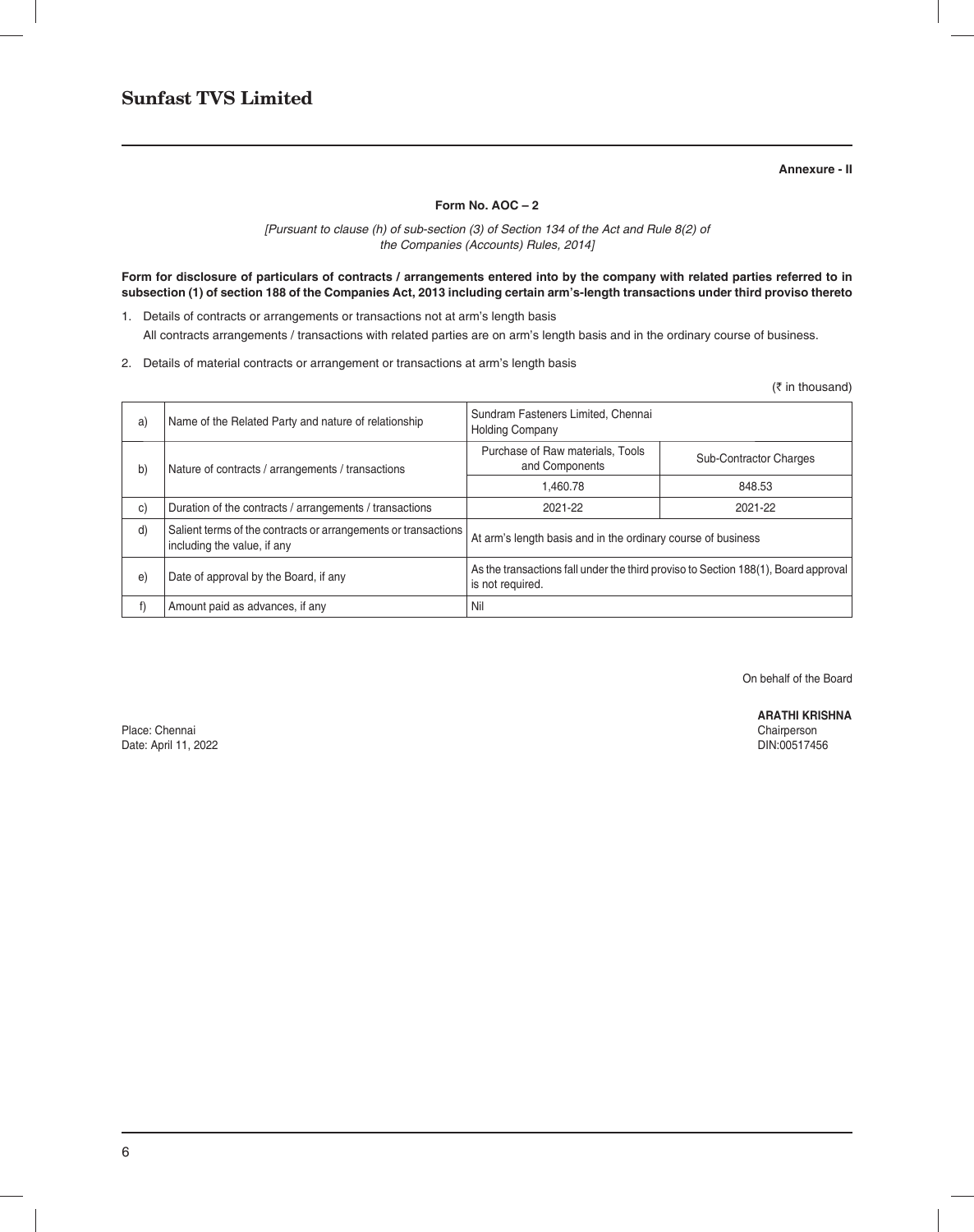#### **INDEPENDENT AUDITOR'S REPORT TO THE MEMBERS OF SUNFAST TVS LIMITED, CHENNAI FOR THE YEAR ENDED MARCH 31, 2022**

To the Members of Sunfast TVS Limited, Chennai

#### **Opinion**

We have audited the financial statements of Sunfast TVS Limited, Chennai ("the company"), which comprise the Balance Sheet as at 31<sup>st</sup> March 2022, and the Statement of Profit and Loss (including Other Comprehensive Income), the Statement of Changes in Equity and Statement of cash flows for the year then ended, and notes to the financial statements, including a summary of significant accounting policies and other explanatory information.

In our opinion and to the best of our information and according to the explanations given to us, the aforesaid financial statements give the information required by the Companies Act, 2013 ("the Act") in the manner so required and give a true and fair view in conformity with the Indian Accounting Standards prescribed under section 133 of the Act read with the Companies (Indian Accounting Standards) Rules, 2015, as amended, ("Ind AS") and other accounting principles generally accepted in India, of the state of affairs of the Company as at March 31, 2022, and its loss, changes in equity and its cash flows for the year ended on that date.

#### **Basis for Opinion**

We conducted our audit in accordance with the Standards on Auditing ("SAs") specified under section  $143(10)$  of the Companies Act, 2013. Our responsibilities under those Standards are further described in the *Auditor's Responsibilities for the Audit of the Financial Statements* section of our report. We are independent of the Company in accordance with the Code of Ethics issued by the Institute of Chartered Accountants of India together with the ethical requirements that are relevant to our audit of the financial statements under the provisions of the Companies Act, 2013 and the Rules thereunder, and we have fulfilled our other ethical responsibilities in accordance with these requirements and the Code of Ethics. We believe that the audit evidence we have obtained is sufficient and appropriate to provide a basis for our opinion.

#### **Information Other than the Financial Statements and Auditor's Report Thereon**

The Company's Board of Directors is responsible for other information. The other information comprises the information included in the board's report but does not include the financial statements and our auditor's report thereon.

Our opinion on the financial statements does not cover the other information and we do not express any form of assurance conclusion thereon.

In connection with our audit of the financial statements, our responsibility is to read the other information and, in doing so, consider whether the other information is materially inconsistent with the financial statements or our knowledge obtained in the audit or otherwise appears to be materially misstated. If, based on the work we performed, we conclude that there is a material misstatement of this other information, we are required to report that fact. We have nothing to report in this regard.

#### **Responsibilities of Management and Those Charged with Governance for the Financial Statements**

The Company's Board of Directors is responsible for the matters stated in section 134(5) of the Companies Act, 2013 with respect to the preparation of these financial statements that give a true and fair view of the financial position, financial performance, changes in equity and cash flows of the Company in accordance with the accounting principles generally accepted in India, including the Accounting Standards specified under section 133 of the

Act. This responsibility also includes maintenance of adequate accounting records in accordance with the provisions of the Act for safeguarding of the assets of the Company and for preventing and detecting frauds and other irregularities; selection and application of appropriate accounting policies; making judgments and estimates that are reasonable and prudent; and design, implementation and maintenance of adequate internal financial controls, that were operating effectively for ensuring the accuracy and completeness of the accounting records, relevant to the preparation and presentation of the financial statements that give a true and fair view and are free from material misstatement, whether due to fraud or error.

In preparing the financial statements, management is responsible for assessing the Company's ability to continue as a going concern, disclosing, as applicable, matters related to going concern and using the going concern basis of accounting unless management either intends to liquidate the Company or to cease operations, or has no realistic alternative but to do so.

Those Board of Directors are also responsible for overseeing the company's financial reporting process.

#### **Auditor's Responsibilities for the Audit of the Financial Statements**

Our objectives are to obtain reasonable assurance about whether the financial statements as a whole are free from material misstatement, whether due to fraud or error, and to issue an auditor's report that includes our opinion. Reasonable assurance is a high level of assurance, but is not a guarantee that an audit conducted in accordance with SAs will always detect a material misstatement when it exists. Misstatements can arise from fraud or error and are considered material if, individually or in the aggregate, they could reasonably be expected to influence the economic decisions of users taken on the basis of these financial statements.

As part of an audit in accordance with SAs, we exercise professional judgment and maintain professional skepticism throughout the audit. We also:

- Identify and assess the risks of material misstatement of the financial statements, whether due to fraud or error, design and perform audit procedures responsive to those risks, and obtain audit evidence that is sufficient and appropriate to provide a basis for our opinion. The risk of not detecting a material misstatement resulting from fraud is higher than for one resulting from error, as fraud may involve collusion, forgery, intentional omissions, misrepresentations, or the override of internal control.
- Obtain an understanding of internal control relevant to the audit in order to design audit procedures that are appropriate in the circumstances. Under section 143(3)(i) of the Companies Act, 2013, we are also responsible for expressing our opinion on whether the company has adequate internal financial controls system in place and the operating effectiveness of such controls.
- Evaluate the appropriateness of accounting policies used and the reasonableness of accounting estimates and related disclosures made by management.
- Conclude on the appropriateness of management's use of the going concern basis of accounting and, based on the audit evidence obtained, whether a material uncertainty exists related to events or conditions that may cast significant doubt on the Company's ability to continue as a going concern. If we conclude that a material uncertainty exists, we are required to draw attention in our auditor's report to the related disclosures in the financial statements or, if such disclosures are inadequate, to modify our opinion. Our conclusions are based on the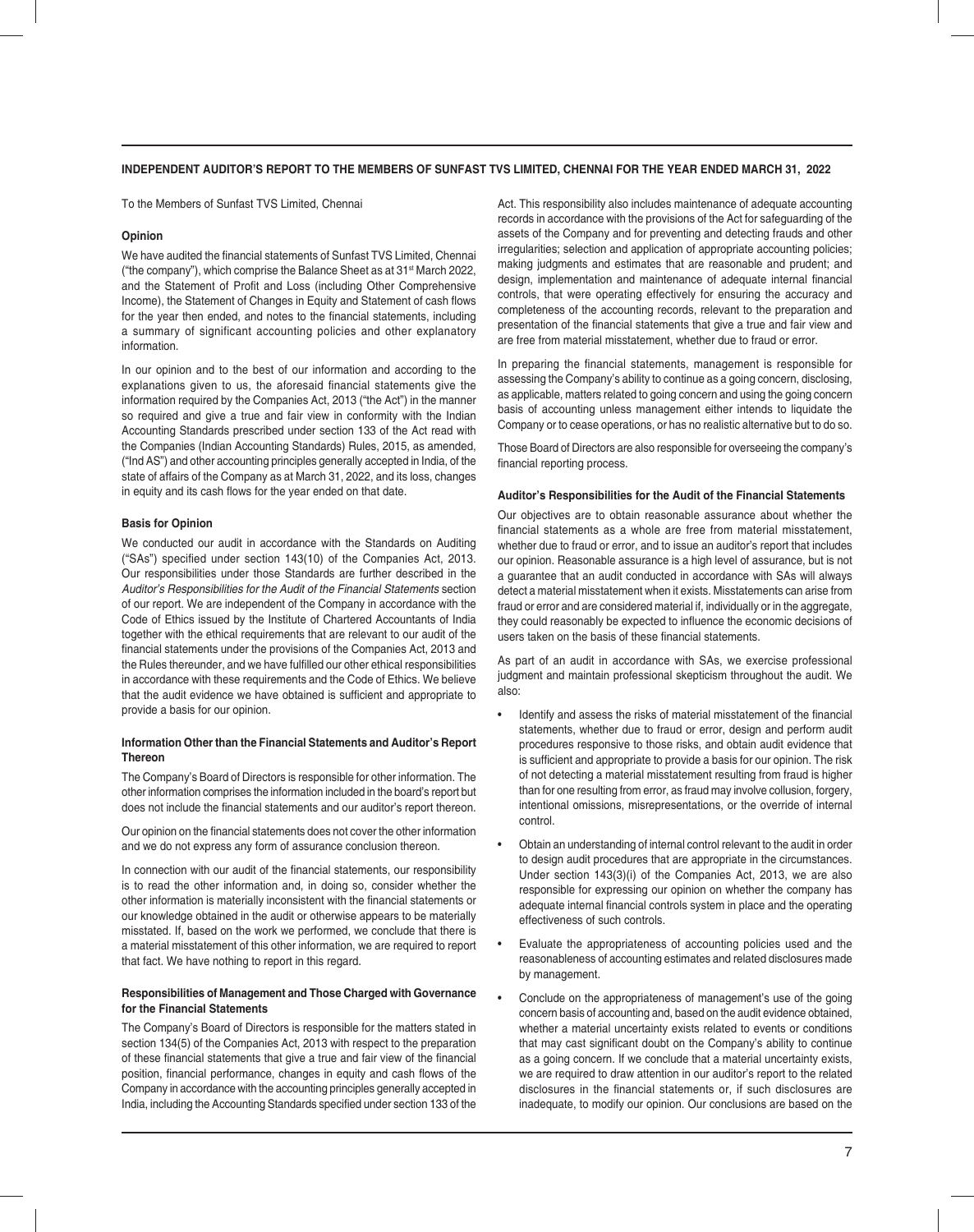audit evidence obtained up to the date of our auditor's report. However, future events or conditions may cause the Company to cease to continue as a going concern.

Evaluate the overall presentation, structure and content of the financial statements, including the disclosures, and whether the financial statements represent the underlying transactions and events in a manner that achieves fair presentation.

We communicate with those charged with governance regarding, among other matters, the planned scope and timing of the audit and significant audit findings, including any significant deficiencies in internal control that we identify during our audit.

We also provide those charged with governance with a statement that we have complied with relevant ethical requirements regarding independence, and to communicate with them all relationships and other matters that may reasonably be thought to bear on our independence, and where applicable, related safeguards.

#### **Report on Other Legal and Regulatory Requirements**

- 1. As required by the Companies (Auditor's Report) Order, 2020 ("the Order"), issued by the Central Government of India in terms of subsection (11) of section 143 of the Companies Act, 2013, we give in the "Annexure  $-A$ ", a statement on the matters specified in paragraphs 3 and 4 of the Order, to the extent applicable.
- 2. As required by Section 143(3) of the Act, we report that:
	- a. We have sought and obtained all the information and explanations which to the best of our knowledge and belief were necessary for the purposes of our audit.
	- In our opinion, proper books of account as required by law have been kept by the Company so far as it appears from our examination of those books
	- c. The Balance Sheet, the Statement of Profit and Loss (including Other Comprehensive Income), Statement of Changes in Equity and the Statement of Cash Flows dealt with by this Report are in agreement with the books of account
	- d. In our opinion, the aforesaid financial statements comply with the Accounting Standards specified under Section 133 of the Act, read with Rule 7 of the Companies (Accounts) Rules, 2014.
	- e. On the basis of the written representations received from the directors as on 31st March, 2022 taken on record by the Board of Directors, none of the directors is disqualified as on 31st March, 2022 from being appointed as a director in terms of Section 164 (2) of the Act.
	- f. With respect to the adequacy of the internal financial controls over financial reporting of the Company and the operating effectiveness of such controls, refer to our separate Report in "Annexure B".
	- g. Requirement of reporting as per section 197(16) of the Act is not applicable as the Company has not paid or provided any managerial remuneration.
- h. With respect to the other matters to be included in the Auditor's Report in accordance with Rule 11 of the Companies (Audit and Auditors) Rules, 2014, in our opinion and to the best of our information and according to the explanations given to us:
	- i. The Company does not have any pending litigations which would impact its financial position.
	- ii. The Company did not have any long-term contracts including derivative contracts and as such no provision as required under the applicable law or accounting standards for material foreseeable losses is to be made.
	- iii. There were no amounts which were required to be transferred to the Investor Education and Protection Fund by the Company.
	- iv. a) The Management has represented that, to the best of its knowledge and belief, no funds have been advanced or loaned or invested (either from borrowed funds or share premium or any other sources or kind of funds) by the Company to or in any other person or entity, including foreign entity ("Intermediaries"), with the understanding, whether recorded in writing or otherwise, that the Intermediary shall, whether, directly or indirectly lend or invest in other persons or entities identified in any manner whatsoever by or on behalf of the Company ("Ultimate Beneficiaries") or provide any quarantee, security or the like on behalf of the Ultimate Beneficiaries;
		- b) The Management has represented, that, to the best of its knowledge and belief, no funds have been received by the Company from any person or entity, including foreign entity ("Funding Parties"), with the understanding, whether recorded in writing or otherwise, that the Company shall, whether, directly or indirectly, lend or invest in other persons or entities identified in any manner whatsoever by or on behalf of the Funding Party ("Ultimate Beneficiaries") or provide any guarantee, security or the like on behalf of the Ultimate Beneficiaries:
		- c) Based on the audit procedures that have been considered reasonable and appropriate in the circumstances, nothing has come to our notice that has caused us to believe that the representations provided under sub-clause (a) and (b) above, contain any material misstatement.
	- v. The company has not declared any dividend during the year. Hence, reporting on whether there is compliance with the provisions of section 123 of the Act does not arise.

For Sundaram & Srinivasan Chartered Accountants Firm Registration No. 004207S

**P Viswanathan Partner** Partner and the contract of the contract of the contract of the contract of the contract of the contract of the contract of the contract of the contract of the contract of the contract of the contract of the cont Place : Chennai Membership No: 224941 Date : 11.04.2022 UDIN: 22224941AGVJWE7844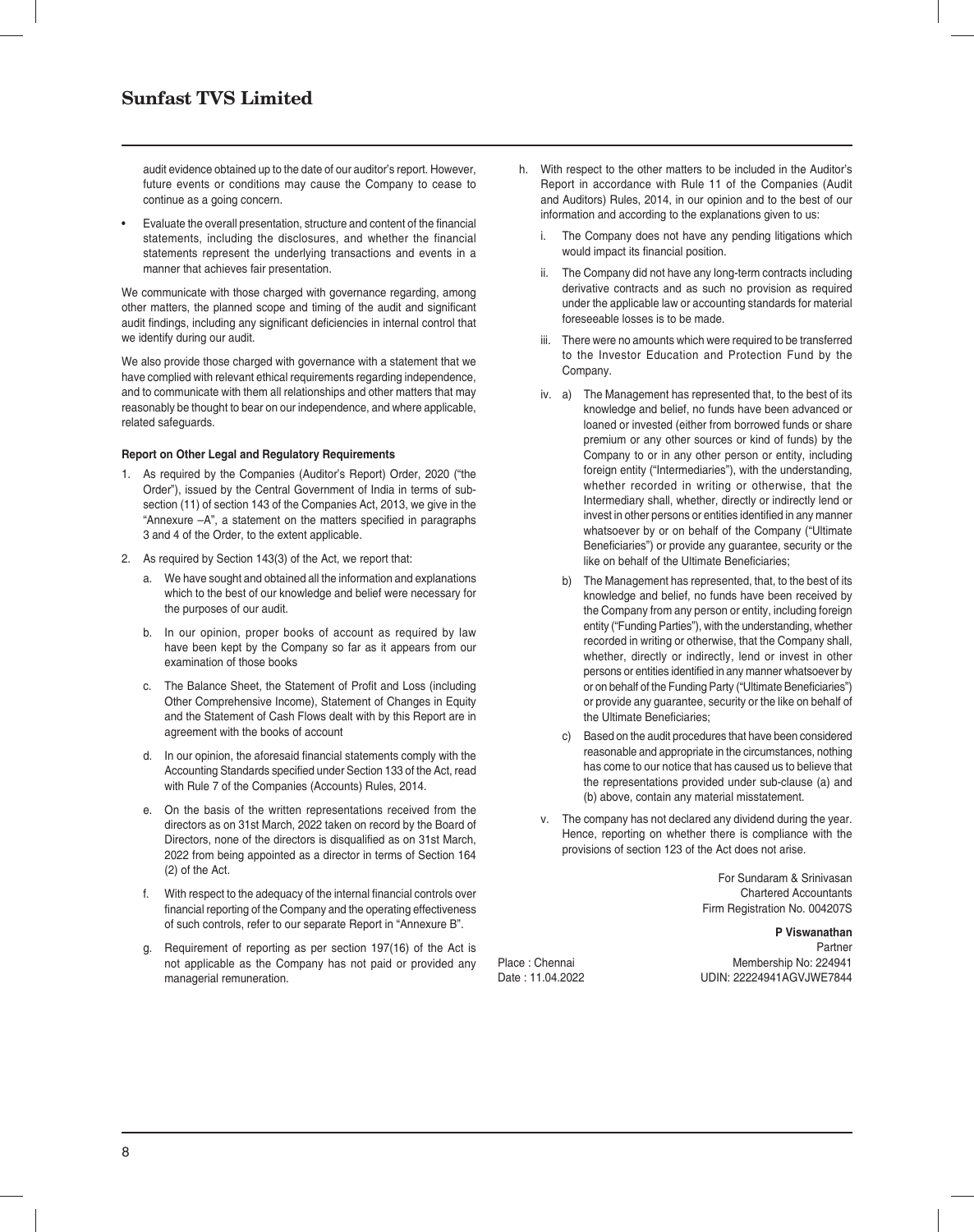## **ANNEXURE "A" TO INDEPENDENT AUDITOR'S REPORT TO THE MEMBERS OF SUNFAST TVS LIMITED, CHENNAI FOR THE YEAR ENDED 31ST MARCH 2022**

Annexure A referred to in our report under "Report on Other Legal and Regulatory requirements Para 1" of even date on the accounts for the year ended 31st March 2022.

- i. (a) The Company has no property, plant and equipment and intangible assets. Accordingly, the provisions of clause 3(i) (a), (b), (c) and (d) of the order are not applicable to the company.
	- (b) No proceedings have been initiated during the year or are pending against the company as at March 31, 2022 for holding any benami property under the Benami Transactions (Prohibition) Act, 1988 (45 of 1988) and rules made thereunder.
- ii. (a) The inventory has been physically verified at reasonable intervals during the year by the management. In our opinion, the procedures for physical verification of inventory followed by the management are reasonable and adequate in relation to the size of the company and the nature of its business. The discrepancies between the physical stocks and the book stocks were not material (less than 10% in the aggregate for each class of inventory) and have been properly dealt within the books of accounts.
	- (b) The company has not been sanctioned working capital limits in excess of five crore rupees, in aggregate, at any point of time during the year, from banks or financial institutions on the basis of security of current assets and hence reporting under clause 3(ii)(b) of the Order is not applicable.
- iii. According to the information and explanations furnished to us, the company has not made any investments, provided any guarantee or security or granted any loans or advances in the nature of loans, secured or unsecured, to companies, firms or other parties. Accordingly, the provisions of clause 3 [(iii)(a),(b),(c),(d),(e) & (f)] of the order are not applicable to the company.
- iv. According to the information and explanations furnished to us, the company has not granted any loan, made any investments and provided any guarantee and security. Hence, reporting on whether there is compliance with the provisions of section 185 and 186 of the Companies Act, 2013 does not arise.
- The company has not accepted any deposit within the meaning of sections 73 to 76 of the Companies Act, 2013. Accordingly, the provisions of clause 3(v) of the Order are not applicable.
- vi. According to the information and explanations furnished to us, the requirement for maintenance of cost records pursuant to the Companies (Cost Records and Audit) Rules, 2014 specified by the Central Government of India under Section 148 of the Companies Act, 2013 are not applicable to the Company for the year under audit.
- vii. (a) According to the records provided to us, the company is generally regular in depositing undisputed statutory dues including Goods and Services Tax (GST), Income Tax, Cess and other statutory dues with the appropriate authorities. However, we have observed a delay of one day in remittance of Tax Deducted at Source (TDS) in two instances. Depositing sums under Provident Fund, Employees' State Insurance and Duty of Customs are not applicable during the year.

 According to the information and explanations furnished to us, no undisputed amounts payable in respect of Goods and Services Tax (GST), Income-Tax and Cess and other statutory dues were in arrears, as at 31st March 2022 for a period of more than six months from the date they became payable.

- (b) According to information and explanations furnished to us, there are no disputed dues that were not deposited with the concerned authorities.
- viii. According to the information and explanations furnished to us, there were no transactions relating to previously unrecorded income that have been surrendered or disclosed as income during the year in the tax assessments under the Income Tax Act, 1961 (43 of 1961).
- ix. (a) The company has not availed term loan or other borrowings from banks or financial institutions or other parties. Accordingly, the provisions of clause 3 [ix (a)] of the Order are not applicable.
	- (b) The company has not been declared wilful defaulter by any bank or financial institution or government or any government authority.
	- (c) The company has not availed any term loan from banks or financial institutions during the year and there is no outstanding term loan at the beginning of the year and hence, reporting under clause 3(ix)(c) of the Order is not applicable.
	- (d) On an overall examination of the financial statements, the company has not raised any funds on a short-term basis. Hence, the reporting on whether funds raised on a short-term basis have been utilised for long term purposes does not arise.
	- (e) The company does not have subsidiaries, joint ventures or associate companies. Hence, the provisions of clause 3 [ix (e)] of the Order are not applicable.
	- (f) The Company has not raised any loans during the year and hence reporting on clause 3(ix)(f) of the Order is not applicable.
- x. (a) The company has not raised any money by the way of initial public offer or further public offers including debt instruments during the year. Hence, reporting on utilization of such money does not arise.
	- (b) According to the information and explanations furnished to us and on an overall examination of the balance sheet, the company has not made any preferential allotment or private placement of shares or fully or partly convertible debentures during the year under review and hence, reporting requirements under clause 3 [x(b)] of the order are not applicable to the Company.
- xi. (a) Based on the audit procedures adopted and information and explanations furnished to us by the management, no fraud on or by the company has been noticed or reported during the year.
	- (b) In view of what is stated in point no. xi (a) above, no report under sub-section 12 of section 143 of Companies Act, 2013 has been filed in Form ADT-4 during the year.
	- (c) The provisions of section 177 (9) of the Companies Act, 2013 relating to establishment of a vigil mechanism are not applicable. Hence, reporting requirements under clause 3 [xi(c)] of the order are not applicable to the Company.
- xii. The company is not a Nidhi company. Hence, the provisions of clause 3 [xii (a),(b) and (c)] of the Order are not applicable to the company.
- xiii. The provisions of section 177 of the Companies Act, 2013 relating to the constitution of Audit Committee are not applicable. In our opinion and according to the information and explanations furnished to us, all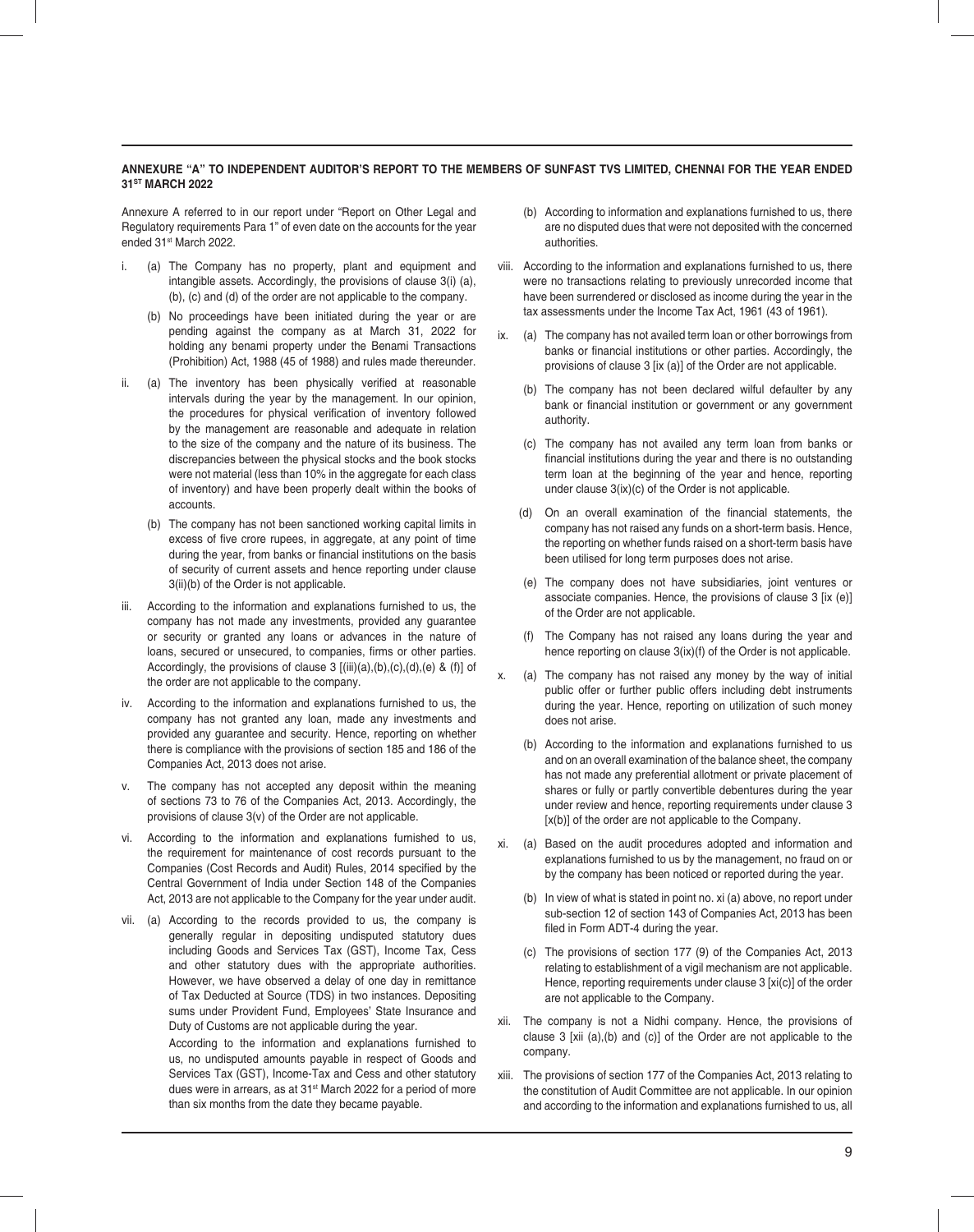transactions with the related parties are in compliance with section 188 of Companies Act, 2013.

 The details of transactions during the year have been disclosed in the Financial Statements as required by the applicable accounting standards. Refer Note no.26 to financial statements.

- xiv. The provisions of section 138 of the Companies Act, 2013 relating to the Internal Audit are not applicable. Hence, the provisions of clause 3[xiv(a) & b] of the Order are not applicable to the company.
- xv. According to the information and explanations furnished to us, the company has not entered into any non-cash transactions with directors or persons connected with him as referred to in section 192 of the Companies Act, 2013.
- xvi. (a) The company is not required to be registered under section 45-IA of the Reserve Bank of India Act, 1934 (2 of 1934). Hence, the provisions of clause 3[xvi(a),(b) & (c) are not applicable to the company.
	- (b) In our opinion, there is no core investment company within the Group (as defined in the Core Investment Companies (Reserve Bank) Directions, 2016) and accordingly reporting under clause 3(xvi)(d) of the Order is not applicable.
- xvii. The company has incurred cash losses of  $\bar{\tau}$  132.40 Thousands during the financial year covered by our audit and has not incurred any cash losses in the immediately preceding financial year.
- xviii. During the year, there is no resignation of statutory auditors.
- xix. On the basis of the financial ratios, ageing and expected dates of realisation of financial assets and payment of financial liabilities, other information accompanying the financial statements and our knowledge of the Board of Directors and Management plans, nothing has come to our attention, which causes us to believe that any material uncertainty exists as on the date of the audit report indicating that Company is not capable of meeting its liabilities existing at the date of balance sheet as and when they fall due within a period of one year from the balance sheet date.
- xx. The provisions of section 135 of the Companies Act, 2013 relating to the Corporate Social Responsibility (CSR) are not applicable. Hence, the reporting clause 3[xx(a) & b] of the Order are not applicable.
- xxi. The company does not have subsidiaries, joint ventures or associate companies. Accordingly, the preparation of consolidated financial statements and reporting under the clause 3 (xxi) of the Order are not applicable.

For Sundaram & Srinivasan Chartered Accountants Firm Registration No. 004207S

**P Viswanathan Partner** Partner *Partner* Partner Place : Chennai Membership No: 224941<br>
Date : 11.04.2022 UDIN: 22224941AGVJWE7844 UDIN: 22224941AGVJWE7844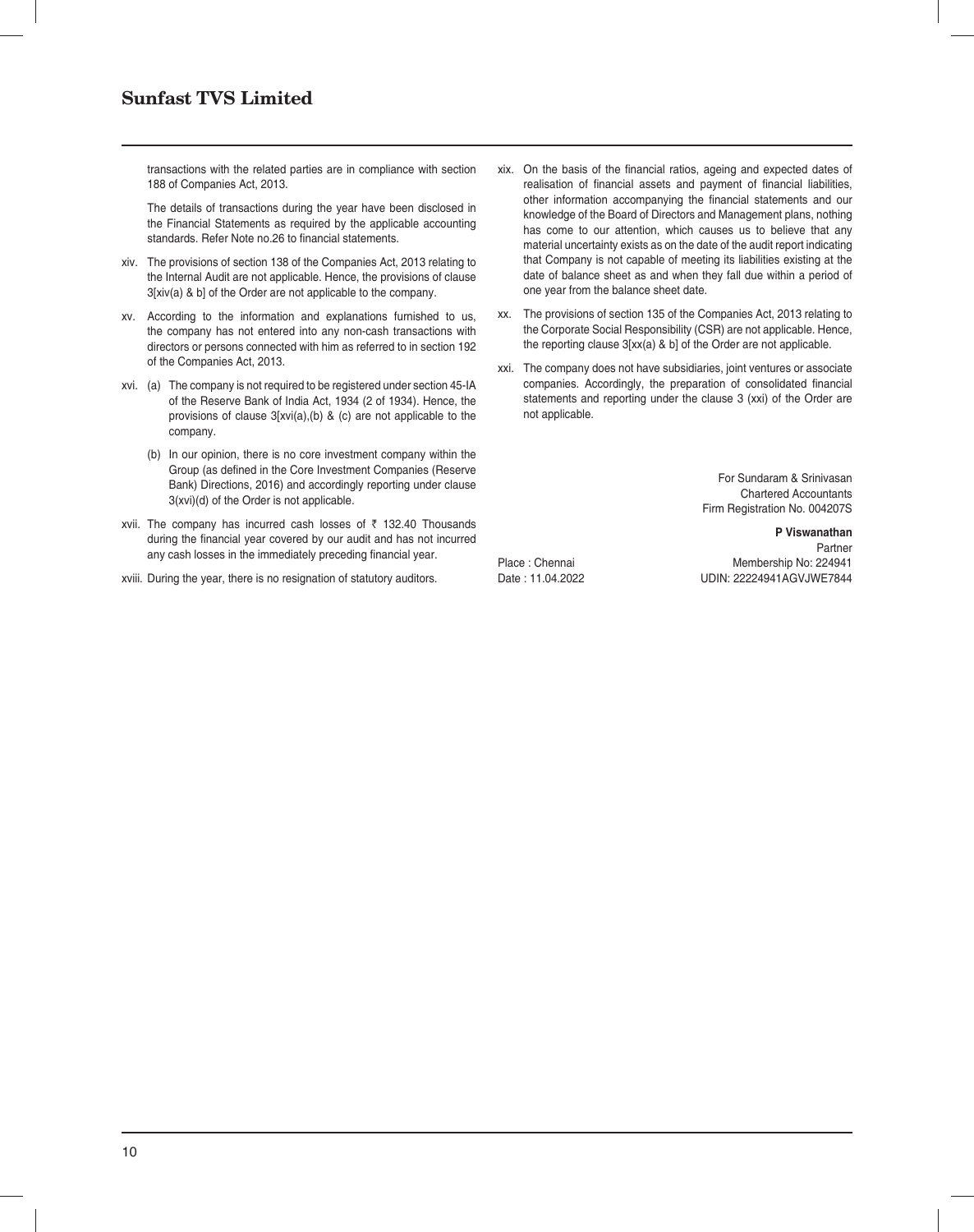## **ANNEXURE "B" TO INDEPENDENT AUDITOR'S REPORT TO THE MEMBERS OF SUNFAST TVS LIMITED, CHENNAI FOR THE YEAR ENDED 31ST MARCH 2022**

#### **Report on the Internal Financial Controls under Clause (i) of Subsection 3 of Section 143 of the Companies Act, 2013 ("the Act")**

We have audited the internal financial controls with reference to financial statements of Sunfast TVS Limited, Chennai ("the Company") as of March 31, 2022 in conjunction with our audit of the financial statements of the Company for the year ended on that date.

#### **Management's Responsibility for Internal Financial Controls**

The Company's management is responsible for establishing and maintaining internal financial controls based on the Guidance Note on Audit of Internal Financial Controls over Financial Reporting issued by the Institute of Chartered Accountants of India (hereinafter "ICAI"). These responsibilities include the design, implementation and maintenance of adequate internal financial controls that were operating effectively for ensuring the orderly and efficient conduct of its business, including adherence to company's policies, the safeguarding of its assets, the prevention and detection of frauds and errors, the accuracy and completeness of the accounting records, and the timely preparation of reliable financial information, as required under the Companies Act, 2013.

#### **Auditors' Responsibility**

Our responsibility is to express an opinion on the Company's internal financial controls over financial reporting with reference to financial statements based on our audit. We conducted our audit in accordance with the Guidance Note on Audit of Internal Financial Controls Over Financial Reporting (the "Guidance Note") and the Standards on Auditing, issued by ICAI and deemed to be prescribed under section 143(10) of the Companies Act, 2013, to the extent applicable to an audit of internal financial controls, both applicable to an audit of Internal Financial Controls and, both issued by the ICAI. Those Standards and the Guidance Note require that we comply with ethical requirements and plan and perform the audit to obtain reasonable assurance about whether adequate internal financial controls with reference to financial statements was established and maintained and if such controls operated effectively in all material respects.

Our audit involves performing procedures to obtain audit evidence about the adequacy of the internal financial controls with reference to financial statements and their operating effectiveness. Our audit of internal financial controls with reference to financial statements included obtaining an understanding of internal financial controls with reference to financial statements, assessing the risk that a material weakness exists, and testing and evaluating the design and operating effectiveness of internal control based on the assessed risk. The procedures selected depend on the auditor's judgement, including the assessment of the risks of material misstatement of the financial statements, whether due to fraud or error.

We believe that the audit evidence we have obtained is sufficient and appropriate to provide a basis for our audit opinion on the Company's internal financial controls with reference to financial statements.

#### **Meaning of Internal Financial Controls Over Financial Reporting**

A Company's internal financial control over financial reporting is a process designed to provide reasonable assurance regarding the reliability of

financial reporting and the preparation of financial statements for external purposes in accordance with generally accepted accounting principles. A Company's internal financial control over financial reporting includes those policies and procedures that;

- I. pertain to the maintenance of records that, in reasonable detail, accurately and fairly reflect the transactions and dispositions of the assets of the Company;
- II. provide reasonable assurance that transactions are recorded as necessary to permit preparation of financial statements in accordance with generally accepted accounting principles, and that receipts and expenditures of the Company are being made only in accordance with authorisations of management and directors of the Company; and
- III. provide reasonable assurance regarding prevention or timely detection of unauthorised acquisition, use, or disposition of the company's assets that could have a material effect on the financial statements.

#### **Inherent Limitations of Internal Financial Controls Over Financial Reporting**

Because of the inherent limitations of internal financial controls over financial reporting, including the possibility of collusion or improper management override of controls, material misstatements due to error or fraud may occur and not be detected. Also, projections of any evaluation of the internal financial controls over financial reporting to future periods are subject to the risk that the internal financial control over financial reporting may become inadequate because of changes in conditions, or that the degree of compliance with the policies or procedures may deteriorate.

#### **Opinion**

In our opinion, the Company has, in all material respects, an adequate internal financial controls system with reference to financial statements and such internal financial controls with reference to financial statements were operating effectively as at March 31, 2022, based on;

- existing policies and procedures adopted by the Company for ensuring orderly and efficient conduct of business.
- ii. continuous adherence to Company's policies.
- iii. existing procedures in relation to safeguarding of Company's receivables, loans and advances made and bank balances.
- iv. existing system to prevent and detect fraud and errors.
- v. accuracy and completeness of Company's accounting records; and
- vi. existing capacity to prepare timely and reliable financial information.

For Sundaram & Srinivasan Chartered Accountants Firm Registration No. 004207S

**P Viswanathan Partner** Partner *Partner* Partner Place : Chennai Membership No: 224941 Date : 11.04.2022 UDIN: 22224941AGVJWE7844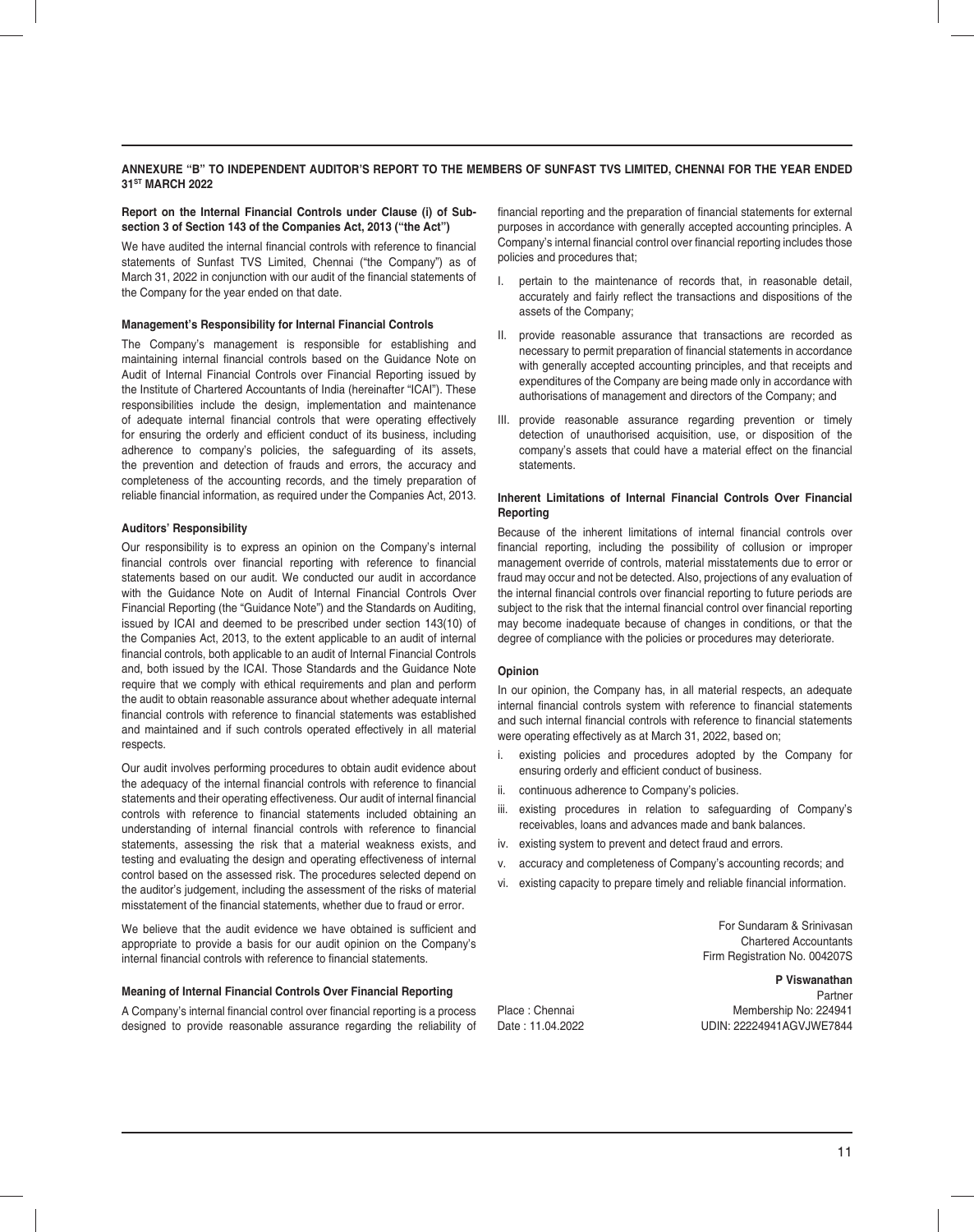## **Balance Sheet as at March 31, 2022**

|     |               |                                                                                                  |                            |                                                                                | (₹ in Thousands)            |
|-----|---------------|--------------------------------------------------------------------------------------------------|----------------------------|--------------------------------------------------------------------------------|-----------------------------|
|     |               | <b>Particulars</b>                                                                               | Note<br>No.                | As at<br>31st March<br>2022                                                    | As at<br>31st March<br>2021 |
| I.  | <b>ASSETS</b> |                                                                                                  |                            |                                                                                |                             |
|     |               | (1) Non-current assets                                                                           |                            |                                                                                |                             |
|     |               | (a) Deferred tax asset                                                                           | 5                          | 34.08                                                                          | 0.76                        |
|     |               | (b) Tax Asset (Net)                                                                              | 6                          | 119.79                                                                         |                             |
|     |               |                                                                                                  |                            | 153.87                                                                         | 0.76                        |
|     |               | (2) Current assets                                                                               |                            |                                                                                |                             |
|     |               | (a) Inventories                                                                                  | 7                          | 1,102.47                                                                       |                             |
|     |               | (b) Financial assets                                                                             |                            |                                                                                |                             |
|     |               | - Trade receivables                                                                              | 8                          | 880.89                                                                         | 464.95                      |
|     |               | - Cash and cash equivalents                                                                      | 9                          | 596.09                                                                         | 61.07                       |
|     |               | (c) Current Tax Asset (Net)                                                                      | 10                         |                                                                                | 9.89                        |
|     |               | (d) Other current assets                                                                         | 11                         | 483.24                                                                         | 88.35                       |
|     |               |                                                                                                  |                            | 3,062.69                                                                       | 624.26                      |
|     |               | <b>Total Assets</b>                                                                              |                            | 3,216.56                                                                       | 625.02                      |
| II. |               | <b>EQUITY AND LIABILITIES</b>                                                                    |                            |                                                                                |                             |
|     | Equity        |                                                                                                  |                            |                                                                                |                             |
|     |               | (a) Equity Share capital                                                                         | 12 A                       | 100.00                                                                         | 100.00                      |
|     |               | (b) Other equity                                                                                 | 12 B                       | (296.93)                                                                       | (197.85)                    |
|     |               | <b>Total equity</b>                                                                              |                            | (196.93)                                                                       | (97.85)                     |
|     | Liabilities   |                                                                                                  |                            |                                                                                |                             |
|     |               | (1) Non-current liabilities                                                                      |                            |                                                                                |                             |
|     |               | (2) Current liabilities                                                                          |                            |                                                                                |                             |
|     |               | (a) Financial liabilities                                                                        |                            |                                                                                |                             |
|     |               | - Trade payables                                                                                 |                            |                                                                                |                             |
|     |               | Total outstanding dues of micro<br>and small enterprises                                         | 13                         | 7.28                                                                           |                             |
|     |               | Total outstanding dues of creditors<br>other than micro and small<br>enterprises                 | 13                         | 2,980.73                                                                       | 612.92                      |
|     |               | - Other financial liabilities                                                                    | 14                         | 19.80                                                                          | 16.75                       |
|     |               | (b) Other current liabilities                                                                    | 15                         | 405.68                                                                         | 93.20                       |
|     |               |                                                                                                  |                            | 3,413.49                                                                       | 722.87                      |
|     |               | <b>Total equity and liabilities</b>                                                              |                            | 3,216.56                                                                       | 625.02                      |
|     |               | Notes 1 to 27 form an integral part of these financial statements                                |                            |                                                                                |                             |
|     |               | This is the balance sheet referred to in<br>our report of even date<br>For SUNDARAM & SRINIVASAN | <b>Sunfast TVS Limited</b> | For and on behalf of the Board of Directors of<br>[CIN: U74999TN2019PLC128635] |                             |

| <b>Chartered Accountants</b><br>Firm Regn No. 004207S       | <b>ARATHI KRISHNA</b>              | <b>ARUNDATHI KRISHNA</b>    |
|-------------------------------------------------------------|------------------------------------|-----------------------------|
| <b>P VISWANATHAN</b><br>Partner<br>Membership Number 224941 | Chairperson<br>(DIN: 00517456)     | Director<br>(DIN: 00270935) |
| Place: Chennai<br>Date: 11.04.2022                          | Place: Chennai<br>Date: 11.04.2022 |                             |

## Statement of Profit and Loss for the year ended March 31, 2022

|                                                      |                                                                                                                                           |                |                            |                                                | (₹ in Thousands)                            |
|------------------------------------------------------|-------------------------------------------------------------------------------------------------------------------------------------------|----------------|----------------------------|------------------------------------------------|---------------------------------------------|
| SI.<br>No.                                           | <b>Particulars</b>                                                                                                                        |                | Note<br>No.                | For the<br>year ended<br>31st March<br>2022    | For the<br>year ended<br>31st March<br>2021 |
| I                                                    | Revenue from operations (Gross)                                                                                                           |                | 16                         | 2,431.71                                       | 946.14                                      |
| II                                                   | Other income                                                                                                                              |                |                            |                                                |                                             |
| Ш                                                    | <b>Total Income</b>                                                                                                                       |                |                            | 2,431.71                                       | 946.14                                      |
| IV                                                   | <b>Expenses</b>                                                                                                                           |                |                            |                                                |                                             |
|                                                      | Cost of materials consumed                                                                                                                |                | 17                         | 2,005.12                                       | 717.86                                      |
|                                                      | Changes in inventories of finished goods,<br>stock-in-trade and work-in-process                                                           |                | 18                         | (1,048.49)                                     |                                             |
|                                                      | Finance costs - Interest Expenses                                                                                                         |                |                            | 0.29                                           | 0.26                                        |
|                                                      | Other expenses                                                                                                                            |                | 19                         | 1,607.19                                       | 180.19                                      |
|                                                      | Total expenses (IV)                                                                                                                       |                |                            | 2,564.11                                       | 898.31                                      |
| ٧                                                    | Profit / (Loss) before exceptional items<br>and tax (III-IV)                                                                              |                |                            | (132.40)                                       | 47.83                                       |
| VI                                                   | Exceptional item                                                                                                                          |                |                            |                                                |                                             |
| VII                                                  | Profit / (Loss) before tax (V-VI)                                                                                                         |                |                            | (132.40)                                       | 47.83                                       |
| VIII                                                 | Tax expense:                                                                                                                              |                |                            |                                                |                                             |
|                                                      | (a) Current tax                                                                                                                           |                |                            |                                                | 6.10                                        |
|                                                      | (b) Deferred tax                                                                                                                          |                | 5                          | (33.32)                                        | (0.76)                                      |
|                                                      |                                                                                                                                           |                |                            | (33.32)                                        | 5.34                                        |
| IX                                                   | Profit /(Loss) for the period (VII - VIII)                                                                                                |                |                            | (99.08)                                        | 42.49                                       |
| χ                                                    | Other comprehensive income<br>i) Items that will not be reclassified to<br>profit or loss<br>- Income tax relating to items that will not |                |                            |                                                |                                             |
|                                                      | be reclassified to profit or loss                                                                                                         |                |                            |                                                |                                             |
|                                                      | ii) Items that will be reclassified to profit<br>or loss                                                                                  |                |                            |                                                |                                             |
|                                                      | - Income tax relating to items that will be<br>reclassified to profit or loss                                                             |                |                            |                                                |                                             |
|                                                      |                                                                                                                                           |                |                            |                                                |                                             |
| ΧI                                                   | Total comprehensive income for the<br>period $(IX + X)$                                                                                   |                |                            | (99.08)                                        | 42.49                                       |
| XII                                                  | (Comprising Profit / (loss) and Other<br>Comprehensive Income for the year)<br>Earnings per equity share                                  |                | 20                         |                                                |                                             |
|                                                      | Basic (in ₹)                                                                                                                              |                |                            | (9.91)                                         | 4.25                                        |
|                                                      | Diluted (in ₹)                                                                                                                            |                |                            | (9.91)                                         | 4.25                                        |
| XIII                                                 | Weighted average number of equity<br>shares used in computing earnings per<br>equity share                                                |                |                            |                                                |                                             |
|                                                      | <b>Basic</b>                                                                                                                              |                |                            | 10,000                                         | 10,000                                      |
|                                                      | <b>Diluted</b>                                                                                                                            |                |                            | 10,000                                         | 10,000                                      |
|                                                      | Notes 1 to 27 form an integral part of these financial statements                                                                         |                |                            |                                                |                                             |
|                                                      | This is the statement of profit and loss                                                                                                  |                |                            | For and on behalf of the Board of Directors of |                                             |
|                                                      | referred to in our report of even date<br>For SUNDARAM & SRINIVASAN<br><b>Chartered Accountants</b>                                       |                | <b>Sunfast TVS Limited</b> | [CIN: U74999TN2019PLC128635]                   |                                             |
|                                                      | Firm Regn No. 004207S                                                                                                                     |                | ARATHI KRISHNA             |                                                | <b>ARUNDATHI KRISHNA</b>                    |
| P VISWANATHAN<br>Partner<br>Membership Number 224941 |                                                                                                                                           | Chairperson    | (DIN: 00517456)            | Director<br>(DIN: 00270935)                    |                                             |
|                                                      | Place: Chennai<br>Date: 11.04.2022                                                                                                        | Place: Chennai | Date: 11.04.2022           |                                                |                                             |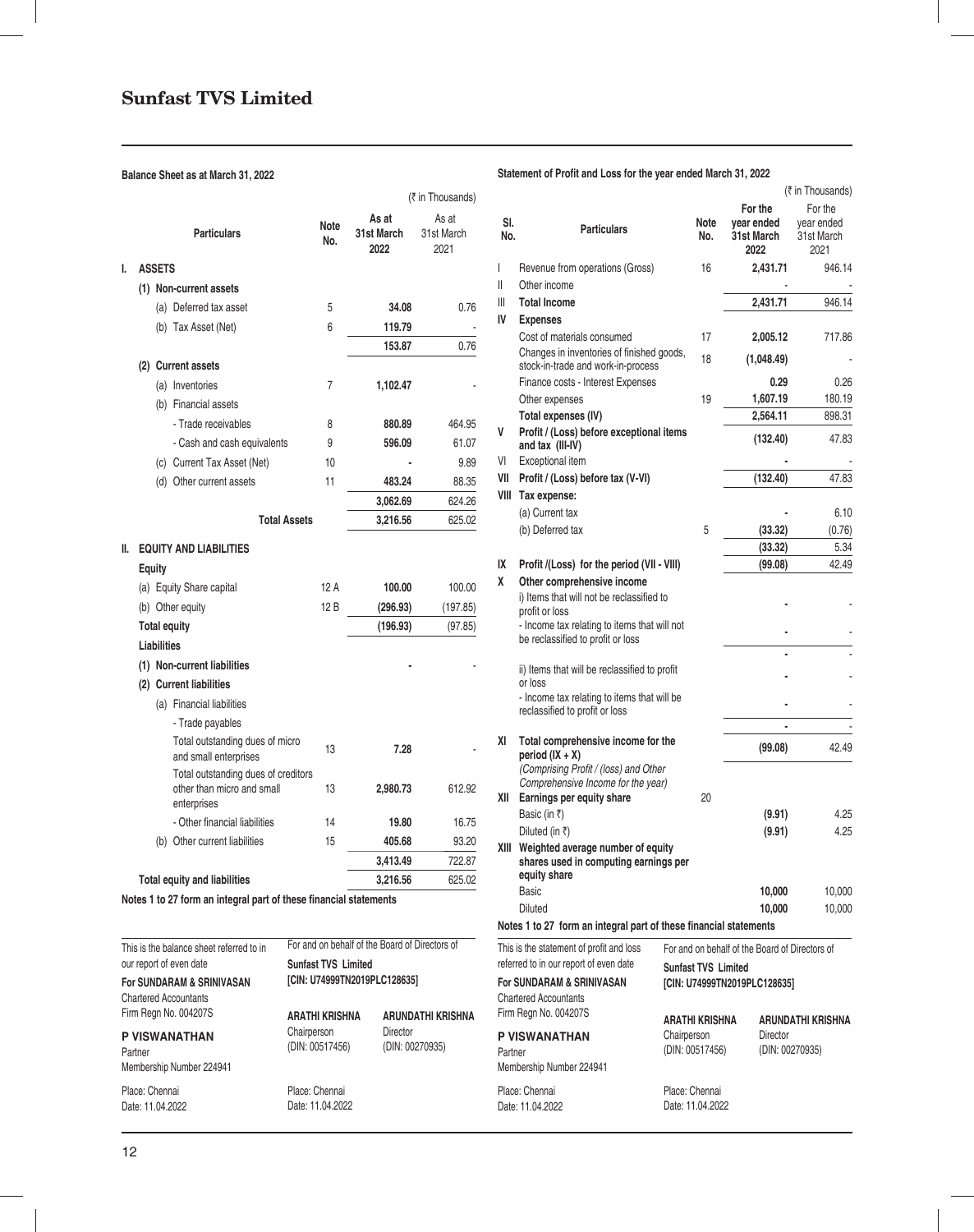**Statement of changes in Equity for the year ended March 31, 2022**

| A. Equity Share Capital                                    |              | (₹ in Thousands) |
|------------------------------------------------------------|--------------|------------------|
| <b>Particulars</b>                                         | <b>Notes</b> | Amount           |
| (1) Current Reporting Period                               |              |                  |
| Balance as at the 01 <sup>st</sup> April 2021              | 12A          | 100.00           |
| Changes in Equity Share Capital due to prior period errors |              |                  |
| Restated balance at the 01 <sup>st</sup> April 2021        |              | 100.00           |
| Changes in equity share capital during current year        |              |                  |
| Balance as at the 31 <sup>st</sup> March 2022              |              | 100.00           |
| (2) Previous Reporting Period                              | 12A          |                  |
| Balance as at the 01 <sup>st</sup> April 2020              |              | 100.00           |
| Changes in Equity Share Capital due to prior period errors |              |                  |
| Restated balance at the 01 <sup>st</sup> April 2020        |              | 100.00           |
| Changes in equity share capital during previous year       |              |                  |
| Balance as at the 31 <sup>st</sup> March 2021              |              | 100.00           |

| <b>B. Other Equity</b>                                |              |                                                                                | (₹ in Thousands) |
|-------------------------------------------------------|--------------|--------------------------------------------------------------------------------|------------------|
|                                                       |              | <b>Reserves and Surplus</b>                                                    |                  |
| <b>Particulars</b>                                    | <b>Notes</b> | <b>Retained Earnings -</b><br><b>Suplus in Statement</b><br>of Profit and Loss | <b>Total</b>     |
| (1) Current Reporting Period                          |              |                                                                                |                  |
| Balance as at the 01 <sup>st</sup> April 2021         |              | (197.85)                                                                       | (197.85)         |
| Changes in accounting policy / prior<br>period errors |              |                                                                                |                  |
| Restated balance at the<br>01st April 2021            |              | (197.85)                                                                       | (197.85)         |
| Total Comprehensive Income for the<br>current year    |              | (99.08)                                                                        | (99.08)          |
| Balance as at the 31 <sup>st</sup> March 2022         | 12B          | (296.93)                                                                       | (296.93)         |
| (2) Previous Reporting Period                         |              |                                                                                |                  |
| Balance as at 01 <sup>st</sup> April 2020             |              | (240.34)                                                                       | (240.34)         |
| Changes in accounting policy / prior<br>period errors |              |                                                                                |                  |
| Restated balance at the<br>01st April 2020            |              | (240.34)                                                                       | (240.34)         |
| Total Comprehensive Income for the<br>previous year   |              | 42.49                                                                          | 42.49            |
| Balance as at the March 31, 2021                      | 12B          | (197.85)                                                                       | (197.85)         |

**Notes 1 to 27 form an integral part of these financial statements** 

| This is the statement of changes in equity | For and on behalf of the Board of Directors of |
|--------------------------------------------|------------------------------------------------|
| referred to in our report of even date     | <b>Sunfast TVS Limited</b>                     |
| For SUNDARAM & SRINIVASAN                  | [CIN: U74999TN2019PLC128635]                   |

Chartered Accountants Firm Regn No. 004207S

## **P VISWANATHAN**

Partner Membership Number 224941

Place: Chennai Date: 11.04.2022

Place: Chennai Date: 11.04.2022

**ARATHI KRISHNA ARUNDATHI KRISHNA**

(DIN: 00270935)

Chairperson Director<br>(DIN: 00517456) (DIN: 00

Statement of Cash flows for the year ended March 31, 2022

|    |                                                                                                  |   |                                             | (₹ in Thousands)                            |
|----|--------------------------------------------------------------------------------------------------|---|---------------------------------------------|---------------------------------------------|
|    | <b>Particulars</b>                                                                               |   | For the<br>vear ended<br>31st March<br>2022 | For the<br>vear ended<br>31st March<br>2021 |
| А. | Cash flows from operating activities                                                             |   |                                             |                                             |
|    | Profit / (Loss) before tax                                                                       |   | (132.40)                                    | 47.83                                       |
|    | <b>Adjustments for</b>                                                                           |   |                                             |                                             |
|    | Interest paid                                                                                    |   | 0.29                                        | 0.26                                        |
|    | Operating profit before working capital changes                                                  | a | (132.11)                                    | 48.09                                       |
|    | Adjustments for Changes in working capital<br>changes                                            |   |                                             |                                             |
|    | (Increase) / Decrease in Inventories                                                             |   | (1, 102.47)                                 |                                             |
|    | (Increase) / Decrease in Trade Receivables                                                       |   | (415.94)                                    | (426.33)                                    |
|    | (Increase) / Decrease in Other Current assets                                                    |   | (394.89)                                    | (88.30)                                     |
|    | (Increase) / Decrease in Other Non-financial assets                                              |   | (18.90)                                     | (1.99)                                      |
|    | Increase / (Decrease) in Trade Payable                                                           |   | 2,375.09                                    | 375.21                                      |
|    | Increase / (Decrease) in Other Financial Liabilities                                             |   | 3.05                                        | 4.05                                        |
|    | Increase / (Decrease) in Other Current Liabilities<br>Cash from / (used) in operating activities |   | 312.48                                      | 93.20                                       |
|    |                                                                                                  | b | 758.42                                      | (44.16)                                     |
|    | Less: Direct taxes paid                                                                          | C | (91.00)                                     | (14.00)                                     |
|    | Net cash from / (used) in operating activities (a+b+c)                                           |   | 535.31                                      | (10.07)                                     |
|    |                                                                                                  |   |                                             |                                             |
| В. | Cash flow from investing activities                                                              |   |                                             |                                             |
| C. | Cash flow from financing activities                                                              |   |                                             |                                             |
|    | Interest paid                                                                                    |   | (0.29)                                      | (0.26)                                      |
| D. | Net cash from / (used) from financing activities<br>Net Increase / (decrease) in cash and Cash   |   | (0.29)                                      | (0.26)                                      |
|    | Equivalents (A+B+C)                                                                              |   | 535.02                                      | (10.33)                                     |
| Е. | Cash and cash equivalents at the beginning                                                       |   | 61.07                                       | 71.40                                       |
| F. | Cash and cash equivalents at the end (D+E)                                                       |   | 596.09                                      | 61.07                                       |
|    | Cash and cash equivalents comprise of:                                                           |   |                                             |                                             |
|    | Cash on hand                                                                                     |   |                                             |                                             |
|    | Balance with bank in current account                                                             |   | 596.09                                      | 61.07                                       |
|    | Cash and cash equivalents (Refer Note No.9)                                                      |   | 596.09                                      | 61.07                                       |
|    | Note:<br>1. Cash Flow Statement is prepared under Indirect Method.                               |   |                                             |                                             |

2. Disclosure requirments relating to Changes in liabilities arising from non-cash changes are not applicable.

This is the Statement of cash flows referred to in our report of even date **For SUNDARAM & SRINIVASAN**

Chartered Accountants

Firm Regn No. 004207S

## **P VISWANATHAN**

Partner Membership Number 224941 Place: Chennai

Date: 11.04.2022

**Sunfast TVS Limited [CIN: U74999TN2019PLC128635]**

For and on behalf of the Board of Directors of

# **ARATHI KRISHNA ARUNDATHI KRISHNA**

Chairperson Director<br>(DIN: 00517456) (DIN: 00 (DIN: 00270935)

Place: Chennai Date: 11.04.2022

13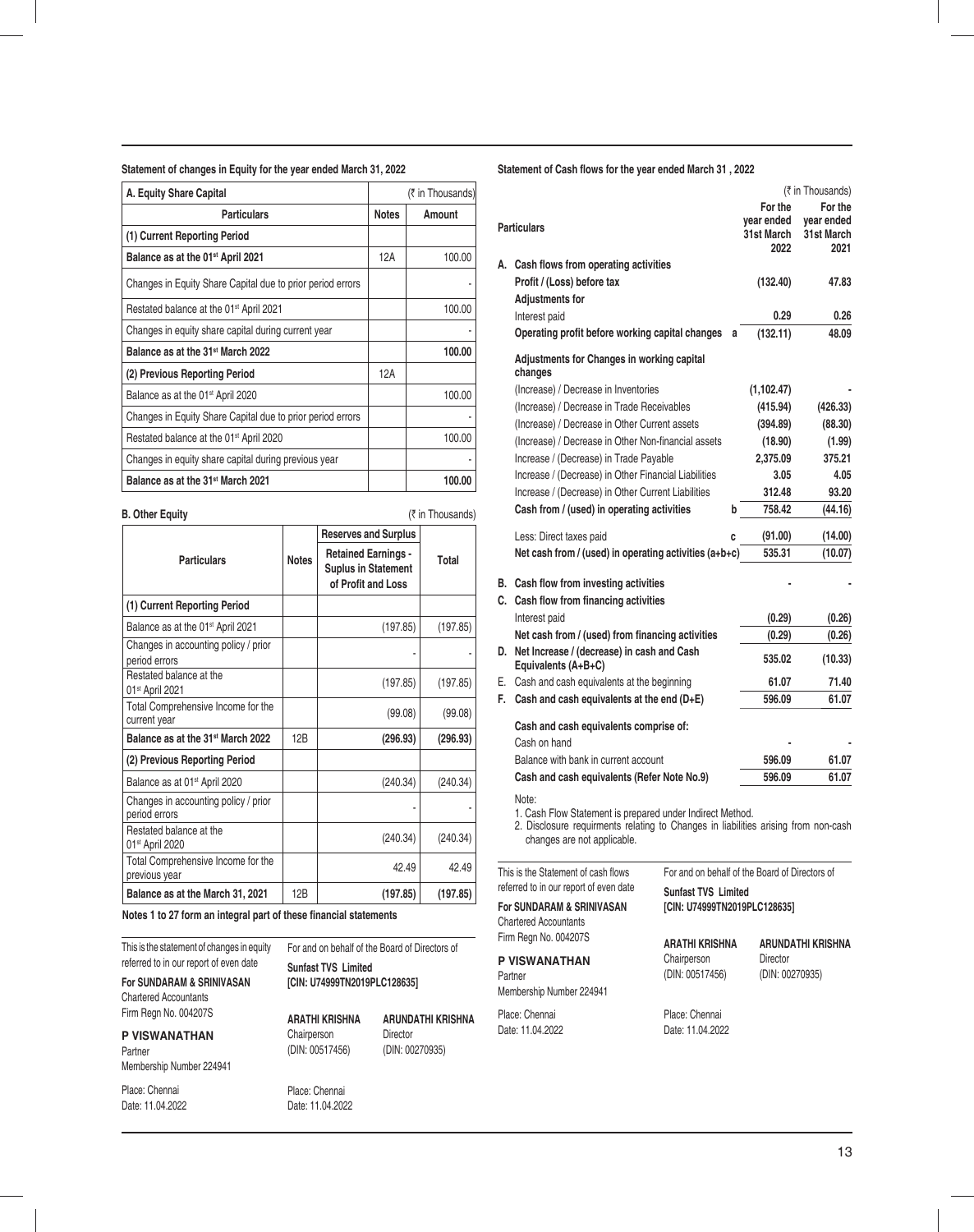#### **1 Corporate Information**

 Sunfast TVS Limited ("the Company") was incorporated in India on 8th April 2019 and is a wholly owned subsidiary of Sundram Fasteners Limited (SFL), Chennai.

The registered office of the Company is situated at No. 98-A, VII Floor, Dr. Radhakrishnan Salai, Mylapore, Chennai-600 004.

 The Company is engaged in the business of manufacture and sale of defence and aerospace components.

#### **2 Basis of Preparation**

The financial statements of the Company have been prepared on mercantile basis as a going concern in accordance with Indian Accounting Standards (Ind AS) as prescribed by Ministry of Corporate Affairs under Companies (Indian Accounting Standards) Rules, 2015, provisions of the Companies Act 2013, to the extent notified, and pronouncements of the Institute of Chartered Accountants of India.

The financial statements for the year ended 31<sup>st</sup> March 2022 are duly adopted by the Board today for consideration and approval by the shareholders.

The financial statements are presented in functional currency i.e Indian Rupees (INR) and all values are rounded to the nearest thousands, except where otherwise indicated.

 Information under Ind AS is furnished wherever applicable and only when such information will influence the economic decisions of the users of the financial statements.

 Applicability of Amendments to existing standards issued but not effective:

The Ministry of Corporate Affairs ("MCA") notified amendments to the existing standards - Ind AS - 101, 103, 109, 16, 37 and 41 under Companies (Indian Accounting Standards) Rules,2022 on March 23, 2022. These amendments are effective for the financial year beginning from April 1, 2022. The Company has evaluated these amendments and there are no impacts on its financial statements.

 Applicability of New Indian Accounting Standard issued but not effective - Nil.

#### **3 Summary of accounting policies**

#### **3.1 Overall considerations**

The financial statements have been prepared applying the significant accounting policies and measurement bases summarized below.

## **3.2 Revenue**

#### **Sale of Products**

 Revenue from sale of products is recognised at the point in time in accordance with the terms of contracts with customers. Income from sale of product is recognised on the basis of bills raised.

There is no significant accounting judgements, estimates and assumptions relating to revenue from contracts with customers.

#### **Revenue from services**

 Revenue from rendering of services is recognized upon transfer of control of promised services to customers and an amount the entity expected as consideration.

#### **3.3 Financial instruments**

#### **Recognition, initial measurement and derecognition**

Financial assets (other than trade receivables) and financial liabilities are recognized when the Company becomes a party to the contractual rights/obligations of the financial instrument and are measured initially at fair value adjusted for transaction costs, except for those carried at fair value through profit or loss which are measured initially at fair value. Trade receivables are recognised at their transaction value as the same do not contain significant financing component.

## **Classification and subsequent measurement of financial assets:**

For the purpose of subsequent measurement financial assets are classified and measured based on the entity's business model for managing the financial asset and the contractual cash flow characteristics of the financial asset at:

- Amortised cost
- Fair Value Through Other Comprehensive Income (FVTOCI) or
- Fair Value Through Profit or Loss (FVTPL)

All financial assets are reviewed for impairment at least at each reporting date. The Company recognise loss allowance for expected credit loss on financial assets measured at amortised cost. At each reporting date, the Company assesses whether financial assets carried at amortised cost are credit impaired. A financial asset is 'credit impaired' when one or more events that have a detrimental impact on the estimated future cash flows of the financial asset have occurred.

#### **3.4 Inventories**

 Inventories are valued at lower of cost and net realizable value including necessary provision for obsolescence. Net realisable value is the estimated selling price in the ordinary course of business, less the estimated cost of completion and selling expenses. The comparison of cost and net realisable value is made on an item by item basis. The cost of raw materials, components, consumable stores and spare parts are determined using the weighted average method and includes freight, taxes and duties, net of duty credits wherever applicable. Finished goods, including stock in trade and work-inprogress are valued at lower of cost and net realisable value. Cost includes all direct costs including excise duty and applicable manufacturing overheads incurred in bringing them to their present location and condition.

## Raw materials

 Raw materials are valued at cost of purchase net of duties and includes all expenses incurred in bringing such materials to the location of its use.

## Work-in-progress and finished goods

Work-in-progress and finished goods include conversion costs in addition to the landed cost of raw materials.

#### **3.5 Income taxes**

Tax expense is recognized in the statement of profit and loss comprises the sum of deferred tax and current tax.

 Calculation of current tax is based on tax rates in accordance with tax laws that have been enacted or substantively enacted by the end of the reporting period. Deferred tax is recognised in respect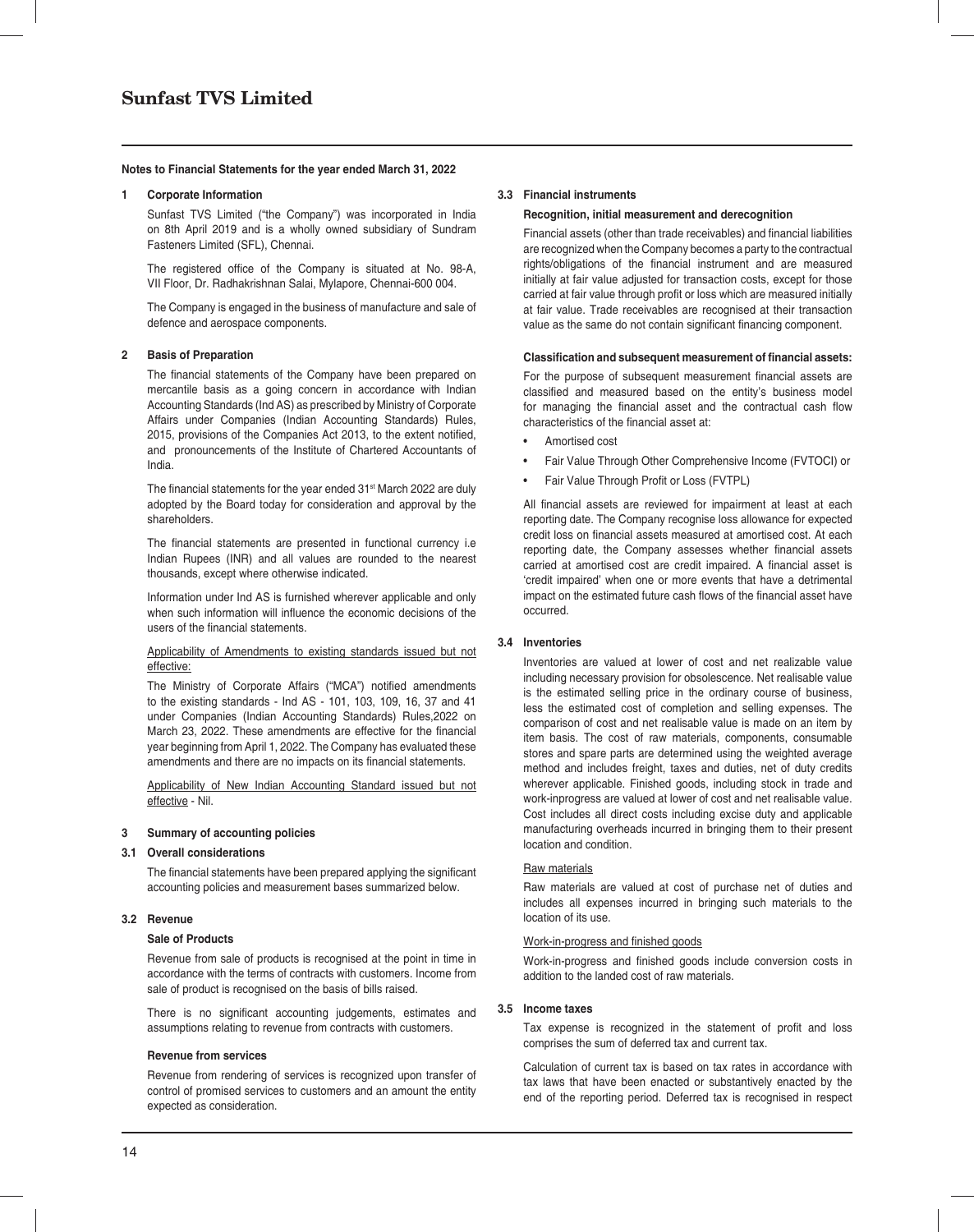of temporary difference between carrying amount of assets and liabilities for financial reporting purposes and corresponding amounts used for tax purposes. Deferred tax assets are recognised to the extent that it is probable that future taxable profits will be available against which they can be used.

#### **3.6 Cash and cash equivalents**

 Cash and cash equivalents comprise cash on hand and demand deposits, together with other short-term, highly liquid investments maturing within 3 months from the date of acquisition and that are readily convertible into known amounts of cash and which are subject to only an insignificant risk of changes in value.

#### **3.7 Equity, reserves and dividend payments**

 Share capital represents the nominal (par) value of shares that have been issued and fully paid up.

Retained earnings includes current period retained profits.

#### **3.8 Earnings per share**

Basic earnings per share is calculated by dividing the net profit or loss for the period attributable to equity shareholders by the weighted average number of equity shares outstanding during the period. The weighted average number of equity shares outstanding during the period is adjusted for events including a bonus issue, bonus element in a rights issue to existing shareholders, share split and reverse share split (consolidation of shares). For the purpose of calculating diluted earnings per share, the net profit or loss for the period attributable to equity shareholders and the weighted average number of shares outstanding during the period are considered for the effects of all dilutive potential equity shares.

#### **3.9 Cash flow statement**

Cash flows are reported using the indirect method, whereby profit before tax is appropriately classified for the effects of transactions of non-cash nature and any deferrals or accruals of past or future receipts or payments. In the cash flow statement, cash and cash equivalents includes cash in hand, cheques on hand, balances with banks in current accounts and other short- term highly liquid investments with maturities of 3 months or less, as applicable.

## **3.10 Segment reporting**

 The Company is engaged in the business of manufacture and sale of defence and aerospace components, which is only one segment in which the Company is engaged.

## **3.11 Borrowing costs**

 There is no capitalisation of borrowing cost since there are no qualifying assets.

## 4. Significant management judgment in applying accounting **policies**

#### **Current and non-current classification**

All assets and liabilities have been classified as current or noncurrent as per the entity's normal operating cycle and other criteria set out in the Schedule III to the Companies Act, 2013. Based on the nature of business and their realization in cash and cash equivalents, the Company has ascertained its operating cycle as 12 months for the purpose of current or non-current classification of assets and liabilities.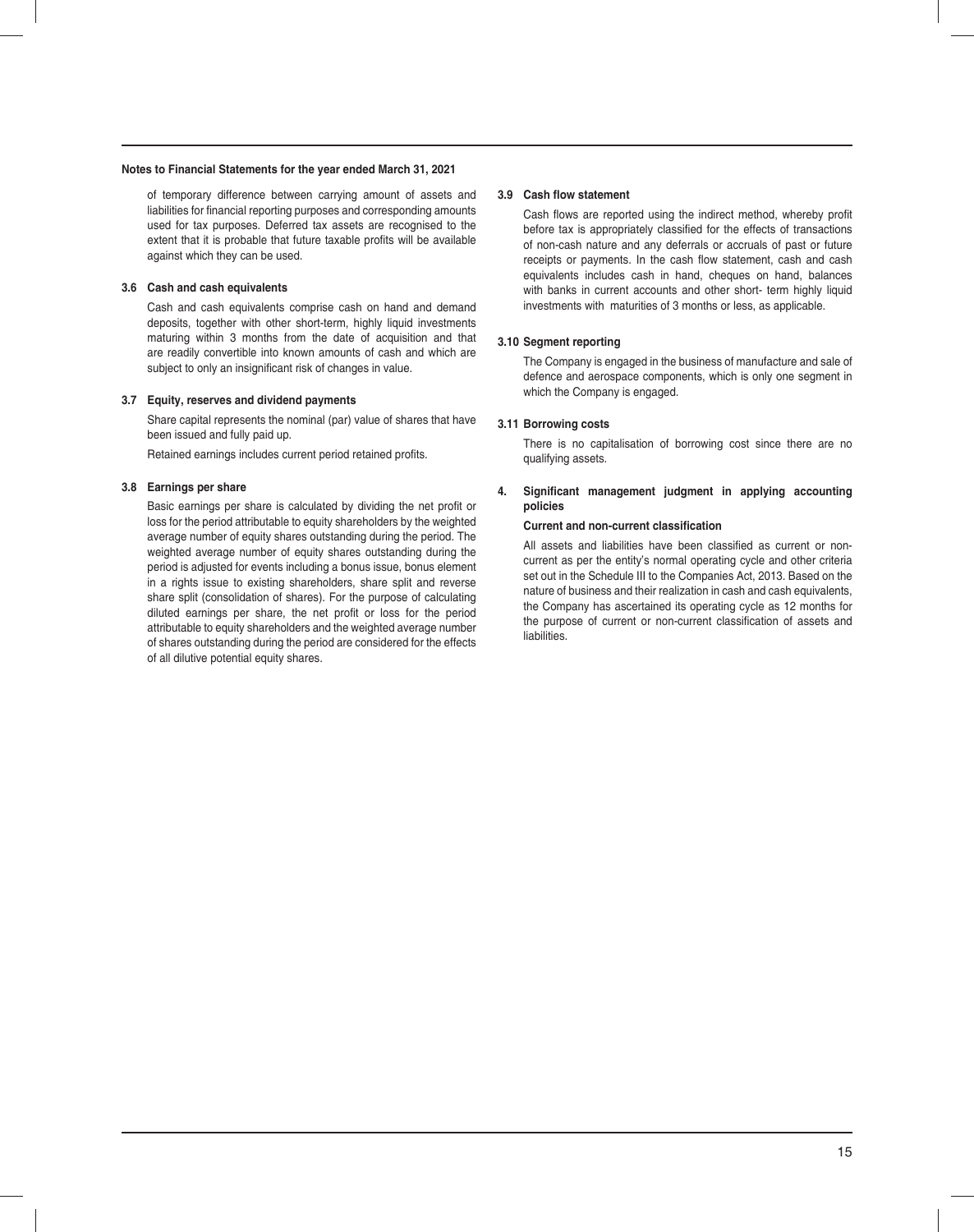| 5 |    | <b>Deferred Tax Asset</b>                                                             |   | ₹ in Thousands)                    |                             |  |
|---|----|---------------------------------------------------------------------------------------|---|------------------------------------|-----------------------------|--|
|   |    |                                                                                       |   | As at<br><b>31st March</b><br>2022 | As at<br>31st March<br>2021 |  |
|   | a. | Deferred Tax Asset - Allowable under<br>Income Tax Act, 1961                          |   |                                    |                             |  |
|   |    | As per last Balance Sheet                                                             |   | 0.76                               |                             |  |
|   |    | For the current year (transferred from<br>Statement of Profit and Loss)               |   | (0.25)                             | 0.76                        |  |
|   |    |                                                                                       | a | 0.51                               | 0.76                        |  |
|   | b. | Deferred Tax Asset on Carry forward<br>Business Loss as per Income Tax Act,<br>1961 * |   |                                    |                             |  |
|   |    | As per last Balance Sheet                                                             |   |                                    |                             |  |
|   |    | For the current year (transferred from<br>Statement of Profit and Loss)               |   | 33.57                              |                             |  |
|   |    |                                                                                       | b | 33.57                              |                             |  |
|   |    | Based on estimates by the<br>Management on future taxable income                      |   |                                    |                             |  |
|   |    | Total (a+b)                                                                           |   | 34.08                              | 0.76                        |  |
|   |    |                                                                                       |   |                                    |                             |  |

## **6 Tax Assets (Net)**

|                                                     | As at<br>31st March<br>2022 | As at<br>31st March<br>2021 |
|-----------------------------------------------------|-----------------------------|-----------------------------|
| Advance Income-tax, Tax Deducted at Source<br>(TDS) | 125.89                      |                             |
| Less: Provision for taxation                        | (6.10)                      |                             |
| Total                                               | 119.79                      |                             |

## **7 Inventories (Valued at lower of cost and net realizable value)**

|     |                              |       | Short-term /<br>Current     | Short-term /<br>Current     |
|-----|------------------------------|-------|-----------------------------|-----------------------------|
|     |                              |       | As at<br>31st March<br>2022 | As at<br>31st March<br>2021 |
| (a) | Raw Materials and components |       | 53.98                       |                             |
| (b) | Work-in-process              |       | 1,040.31                    |                             |
| (c) | <b>Finished Goods</b>        |       | 8.18                        |                             |
|     |                              | Total | 1.102.47                    |                             |

| 8 | <b>Trade receivables</b> |                                                                                     |       | ₹ in Thousands) |              |  |  |
|---|--------------------------|-------------------------------------------------------------------------------------|-------|-----------------|--------------|--|--|
|   |                          |                                                                                     |       | Short-term /    | Short-term / |  |  |
|   |                          |                                                                                     |       | Current         | Current      |  |  |
|   |                          |                                                                                     |       | As at           | As at        |  |  |
|   |                          |                                                                                     |       | 31st March      | 31st March   |  |  |
|   |                          |                                                                                     |       | 2022            | 2021         |  |  |
|   | (a)                      | Considered good - Secured                                                           |       |                 |              |  |  |
|   | (b)                      | Considered good - Unsecured                                                         |       | 880.89          | 464.95       |  |  |
|   | (c)                      | Receivables which have significant increase<br>in Credit Risk                       |       |                 |              |  |  |
|   | (d)                      | Receivables - Credit impaired                                                       |       |                 |              |  |  |
|   |                          |                                                                                     |       | 880.89          | 464.95       |  |  |
|   |                          | Less: Loss allowance for bad and                                                    |       |                 |              |  |  |
|   |                          | doubtful debts                                                                      |       |                 |              |  |  |
|   |                          |                                                                                     | Total | 880.89          | 464.95       |  |  |
|   | (e)                      | <b>Trade Receivables from Related</b><br>Parties (Refer Note No. 26)                |       |                 |              |  |  |
|   | (f)                      | Trade Receivables ageing schedule:                                                  |       |                 |              |  |  |
|   |                          | (i) Undisputed Trade receivables -                                                  |       |                 |              |  |  |
|   |                          | considered good                                                                     |       |                 |              |  |  |
|   |                          | Outstanding for following periods                                                   |       |                 |              |  |  |
|   |                          | from due date of payment                                                            |       |                 |              |  |  |
|   |                          | Not Due                                                                             |       | 756.10          | 443.96       |  |  |
|   |                          | Less than 6 Months                                                                  |       | 116.82          | 20.99        |  |  |
|   |                          | 6 Months to 1 Year                                                                  |       | 7.97            |              |  |  |
|   |                          | (ii) Disputed Trade receivables                                                     |       |                 |              |  |  |
|   |                          |                                                                                     | Total | 880.89          | 464.95       |  |  |
|   | (q)                      | Of the above, trade receivables from<br>related parties                             |       |                 |              |  |  |
|   | (h)                      | Trade receivables are non-interest<br>bearing and credit terms of 30 to 60<br>days. |       |                 |              |  |  |
| 9 |                          | Cash and cash equivalents                                                           |       |                 |              |  |  |

#### **Short-term / Short-term / Current Current As at 31st March 2022** As at 31st March  $2021$ <br>61.07 Balance with bank in current account<br>
Total
Total
596.09
61.07
596.09
61.07
596.09
51.07
596.09
51.07
596.09
51.07
596.09
51.07
596.09
51.07
596.09
51.07
596.09
51.07
596.09
51.07
596.09
51.07
596.09
51.07
596.09
51.07
596 Total 596.09

## **10 Current Tax Assets (Net)**

|       | Short-term /<br>Current | Short-term /<br>Current |
|-------|-------------------------|-------------------------|
|       | As at                   | As at                   |
|       | 31st March              | 31st March              |
|       | 2022                    | 2021                    |
|       |                         | 15.99                   |
|       |                         | (6.10)                  |
| Total |                         | 9.89                    |
|       |                         |                         |

## **11 Other Current assets (Unsecured, considered good)**

|     |                                        |       | Short-term /<br>Current | Short-term /<br>Current |
|-----|----------------------------------------|-------|-------------------------|-------------------------|
|     |                                        |       | As at                   | As at                   |
|     |                                        |       | 31st March              | 31st March              |
|     |                                        |       | 2022                    | 2021                    |
| (a) | <b>GST Input Tax Credit Receivable</b> |       | 256.44                  | 86.10                   |
| (b) | <b>Prepaid Expenses</b>                |       |                         | 2.25                    |
| (c) | Advance paid to supplier               |       | 226.80                  |                         |
|     |                                        | Total | 483.24                  | 88.35                   |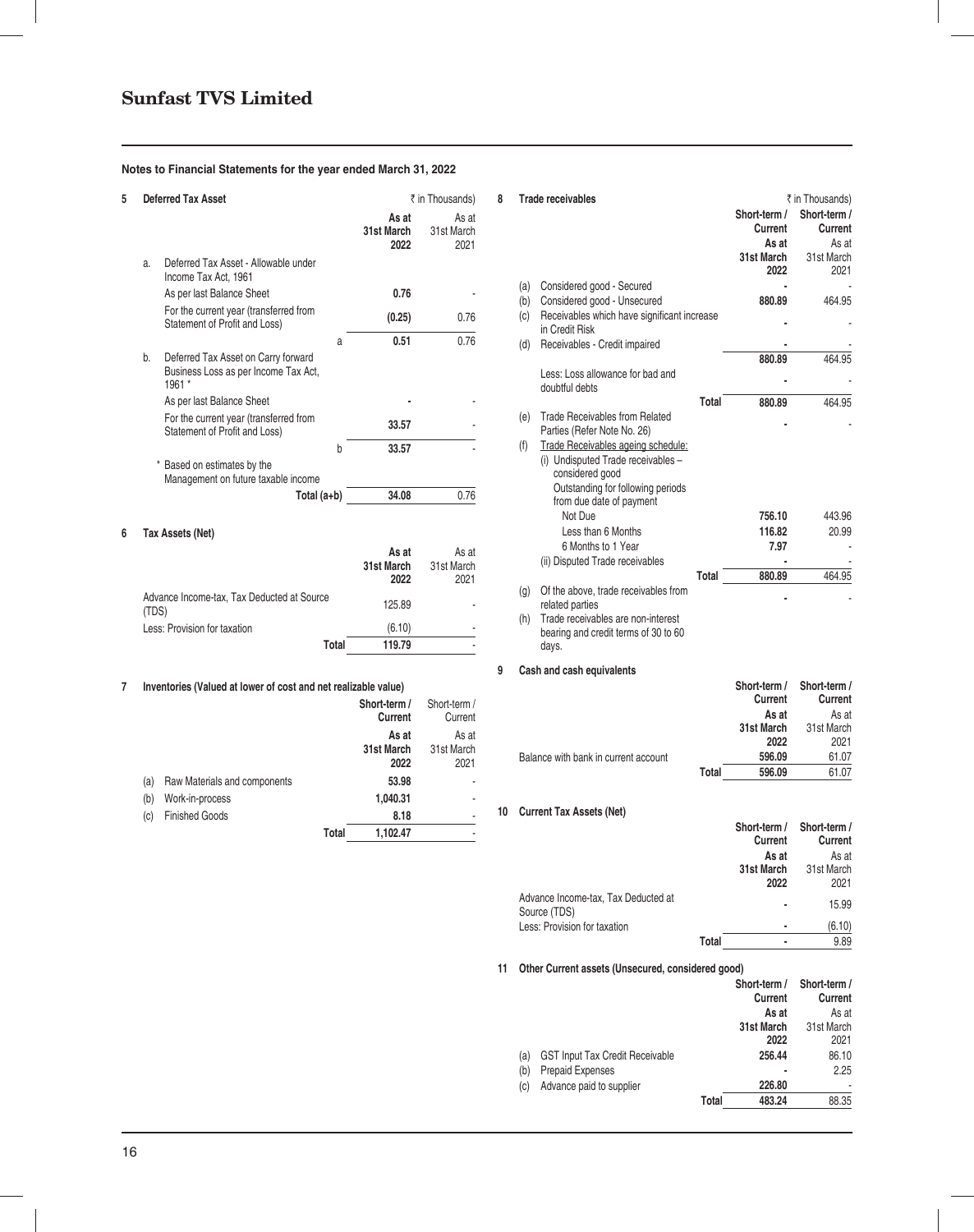|      |                                         |               | As at 31st March 2022  |           | As at 31st March 2021 |
|------|-----------------------------------------|---------------|------------------------|-----------|-----------------------|
|      |                                         | <b>Number</b> | ₹ in Thousands         | Number    | ₹ in Thousands        |
| 12 A | Share capital                           |               |                        |           |                       |
| a)   | Authorised:                             |               |                        |           |                       |
|      | Equity shares of $\bar{z}$ 10 each      | 1.000.000     | 10,000.00              | 1,000,000 | 10.000.00             |
|      |                                         | 1,000,000     | 10.000.00              | 1,000,000 | 10,000.00             |
| b)   | Issued, subscribed and fully paid up:   |               |                        |           |                       |
|      | Equity shares of ₹10 each               | 10.000        | 100.00                 | 10.000    | 100.00                |
|      |                                         | 10.000        | 100.00                 | 10.000    | 100.00                |
| c)   | Reconciliation of number of shares:     | Number        | $\bar{z}$ in Thousands | Number    | ₹ in Thousands        |
|      | Balance at the beginning of the year    | 10.000        | 100.00                 | 10.000    | 100.00                |
|      | Add: Shares issued during the year      |               |                        |           |                       |
|      | Less: Capital Reduction during the year |               |                        |           |                       |
|      | Balance as at the end of the year       | 10,000        | 100.00                 | 10,000    | 100.00                |

## **d) Rights, Preferences and Restrictions attached to equity share including restrictions on the distribution of dividend and repayment of capital:**

The Company has only one class of equity shares having a par value of Rs. 10 per share. Each holder of equity share is entitled to one vote per share. In the event of liquidation of the Company, the holders of equity shares will be entitled to receive remaining assets of the Company, after distribution of all preferential amounts. The distribution will be in proportion to the number of equity shares held by the shareholders.

## **e) Shares held by holding Company**

|    | SI. No. Name of the Company                                              |                       |                  | As at 31-03-2022      | As At 31-03-2021 |
|----|--------------------------------------------------------------------------|-----------------------|------------------|-----------------------|------------------|
|    | Sundram Fasteners Limited, Chennai and its six nominees                  |                       | Number of Shares | 10.000                | 10.000           |
| f) | Shareholders holding more than 5% of the aggregate shares in the Company |                       |                  |                       |                  |
|    |                                                                          | As at 31st March 2022 |                  | As at 31st March 2021 |                  |
|    |                                                                          | No. of Shares         | % holding        | No. of Shares         | % holding        |
|    | Sundram Fasteners Limited, Chennai and its six nominees                  | 10.000                | 100%             | 10.000                | 100%             |
|    |                                                                          | 10.000                | 100%             | 10.000                | 100%             |

g) Bonus Shares/ Buy Back/ Shares for consideration other than cash issued during the period of five years immediately preceding the financial year (i) Aggregate number of equity shares allotted as fully paid up pursuant to contracts without payment being received in cash : Nil (ii) Aggregate number of equity shares allotted as fully paid up by way of Bonus Shares : Nil

(iii) Aggregate number of equity shares bought back : Nil

h) Shares held by promoters as at 31.03.2022

| <b>Promoter Name</b>                                    | No. of Equity<br><b>Shares</b> | % of total Shares | % change during<br>the vear |
|---------------------------------------------------------|--------------------------------|-------------------|-----------------------------|
| Sundram Fasteners Limited, Chennai and its six nominees | 10.000                         | 100.00            |                             |
| Shares held by promoters as at 31.03.2021               |                                |                   |                             |
| <b>Promoter Name</b>                                    | No. of Equity<br><b>Shares</b> | % of total Shares | % change during<br>the vear |
| Sundram Fasteners Limited, Chennai and its six nominees | 10.000                         | 100.00            |                             |

| 12 B Other Equity                                                                    | As at<br>31-03-2022 | As At<br>31-03-2021 |
|--------------------------------------------------------------------------------------|---------------------|---------------------|
| Reserves and Surplus - Balance At the end of the year                                |                     |                     |
| Retained Earnings - Surplus in Statement of Profit and Loss                          | (296.93)            | (197.85)            |
| (Refer statement of changes in equity for detailed movement in other equity balance) |                     |                     |
| Total                                                                                | (296.93)            | (197.85             |
|                                                                                      |                     |                     |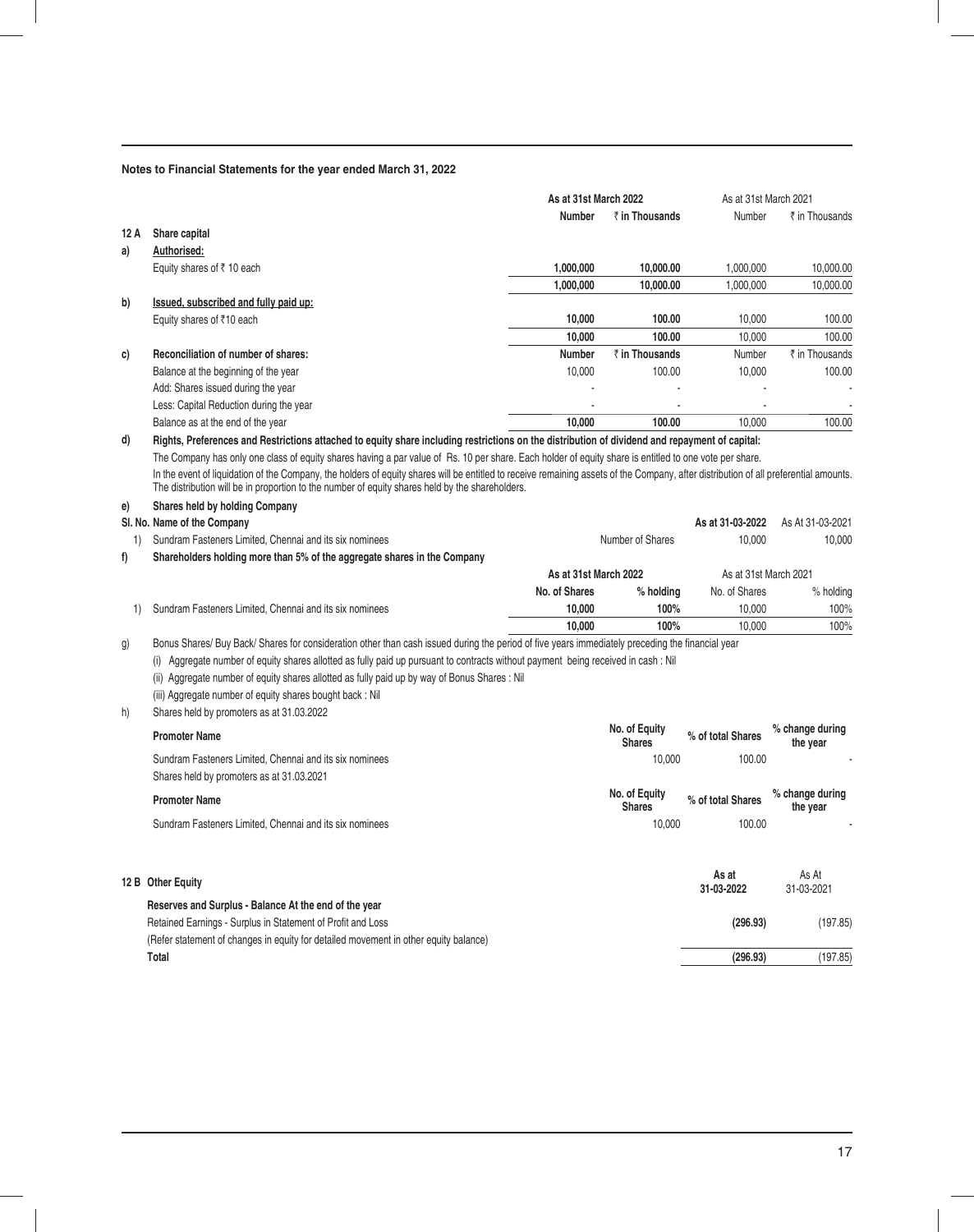|                                                                                                                                                                                       | As at                     | ₹ in Thousands<br>As at |                                                                                           |
|---------------------------------------------------------------------------------------------------------------------------------------------------------------------------------------|---------------------------|-------------------------|-------------------------------------------------------------------------------------------|
| 13 Trade payables                                                                                                                                                                     | <b>31st March</b><br>2022 | 31st March<br>2021      | 14 Other financial liabilities                                                            |
| <b>Financial liabilities at amortised cost</b>                                                                                                                                        |                           |                         | <b>Financial liabilities at amortise</b>                                                  |
| Total outstanding dues of micro enterprises and small<br>enterprises (refer note below)                                                                                               | 7.28                      |                         | Outstanding Liabilities                                                                   |
| Total outstanding dues of creditors other than micro<br>enterprises and small enterprises                                                                                             | 2,980.73                  | 612.92                  |                                                                                           |
| Total                                                                                                                                                                                 | 2,988.01                  | 612.92                  | 15 Other current liabilities                                                              |
| i) Of the above, trade payable to related parties - [Refer<br>Note No.261                                                                                                             | 2,896.01                  | 612.92                  | Advance received from Custome                                                             |
| ii) Trade Payable Ageing Schedule<br>Outstanding for following periods from due date of<br>payment                                                                                    |                           |                         | Statutory dues (Goods and Serv<br>Deducted at Source)                                     |
| a) MSME - Not Due                                                                                                                                                                     | 7.28                      |                         |                                                                                           |
| b) Others - No Due                                                                                                                                                                    | 51.25                     | 347.62                  |                                                                                           |
| - Less than 1 Year                                                                                                                                                                    | 2,720.73                  | 56.55                   |                                                                                           |
| - 1 to 2 Years                                                                                                                                                                        |                           | 208.75                  |                                                                                           |
| - 2 to 3 Years                                                                                                                                                                        | 208.75                    |                         |                                                                                           |
| c) Disputed Dues - MSME & Others                                                                                                                                                      |                           |                         | 16 Revenue from operations                                                                |
| Total<br>iii) Disclosure required under Section 22 of Micro, Small<br>and Medium Enterprise Development ('MSMED') Act,<br>2006                                                        | 2.988.01                  | 612.92                  | A. Sale of products - Domestic<br>B. Revenue from rendering of<br>Revenue from operations |
| a. the principal amount and the interest due thereon<br>remaining unpaid to any supplier at the end of each<br>accounting year;                                                       | 7.28                      |                         | Timing of revenue recognition<br>At a point in time                                       |
| b. the amount of interest paid by the buyer in terms<br>of section 16 of the Micro, Small and Medium<br>Enterprises Development Act, 2006 (27 of 2006),                               |                           |                         | Over a period of time<br>Total revenue from contract                                      |
| along with the amount of the payment made to the<br>supplier beyond the appointed day during each<br>accounting year;                                                                 |                           |                         | 17 Cost of raw materials and co<br>consumed<br>Opening stock of raw material              |
| c. the amount of interest due and payable for the period<br>of delay in making payment (which has been paid                                                                           |                           |                         | Add: Purchases during the ye<br>Less: Closing stock of raw ma                             |
| but beyond the appointed day during the year) but<br>without adding the interest specified under the Micro,<br>Small and Medium Enterprises Development Act,<br>2006:                 |                           |                         | components                                                                                |
| d. the amount of interest accrued and remaining unpaid<br>at the end of each accounting year and                                                                                      |                           |                         | 18 Changes in inventories of fir<br>work-in-progress<br><b>Finished goods</b>             |
| e. The amount of further interest remaining due and<br>payable even in the succeeding years, until such<br>date when the interest dues above are actually                             |                           |                         | Opening stock<br>Less: Closing stock                                                      |
| paid to the small enterprise, for the purpose of<br>disallowance of a deductible expenditure under<br>section 23 of the Micro, Small and Medium<br>Enterprises Development Act, 2006. |                           |                         | Work in progress<br>Opening stock<br>Less: Closing stock                                  |
| The above disclosures have been provided based on<br>the information available with the Company in respect<br>of the registration status of its vendors/suppliers.                    |                           |                         | Net (Increase) / decrease in                                                              |
| Total                                                                                                                                                                                 | 7.28                      |                         |                                                                                           |

| 4 Other financial liabilities                                                                                                                                                                       |       |       | As at<br>31st March<br>2022                        | As at<br>31st March<br>2021                 |
|-----------------------------------------------------------------------------------------------------------------------------------------------------------------------------------------------------|-------|-------|----------------------------------------------------|---------------------------------------------|
| <b>Financial liabilities at amortised cost</b>                                                                                                                                                      |       |       |                                                    |                                             |
| <b>Outstanding Liabilities</b>                                                                                                                                                                      |       |       | 19.80                                              | 16.75                                       |
|                                                                                                                                                                                                     |       | Total | 19.80                                              | 16.75                                       |
|                                                                                                                                                                                                     |       |       |                                                    |                                             |
| 5 Other current liabilities                                                                                                                                                                         |       |       | As at<br>31st March<br>2022                        | As at<br>31st March<br>2021                 |
| Advance received from Customer                                                                                                                                                                      |       |       | 400.00                                             |                                             |
| Statutory dues (Goods and Services Tax and Tax<br>Deducted at Source)                                                                                                                               |       |       | 5.68                                               | 93.20                                       |
|                                                                                                                                                                                                     |       | Total | 405.68                                             | 93.20                                       |
|                                                                                                                                                                                                     |       |       | For the<br>year ended<br><b>31st March</b><br>2022 | For the<br>year ended<br>31st March<br>2021 |
| 16 Revenue from operations                                                                                                                                                                          |       |       |                                                    |                                             |
| A. Sale of products - Domestic Sales                                                                                                                                                                |       |       | 1,277.96                                           | 813.63                                      |
| B. Revenue from rendering of service                                                                                                                                                                |       |       | 1,153.75                                           | 132.51                                      |
| Revenue from operations                                                                                                                                                                             |       |       | 2,431.71                                           | 946.14                                      |
| Timing of revenue recognition<br>At a point in time<br>Over a period of time                                                                                                                        |       |       | 2,431.71                                           | 946.14                                      |
| Total revenue from contract with customers                                                                                                                                                          |       |       | 2,431.71                                           | 946.14                                      |
| 17<br>Cost of raw materials and components<br>consumed<br>Opening stock of raw materials and components<br>Add: Purchases during the year<br>Less: Closing stock of raw materials and<br>components |       |       | 2,059.10<br>53.98                                  | 717.86                                      |
|                                                                                                                                                                                                     | Total |       | 2,005.12                                           | 717.86                                      |
| 18<br>Changes in inventories of finished goods and<br>work-in-progress<br><b>Finished goods</b><br>Opening stock<br>Less: Closing stock                                                             |       |       | 8.18<br>(8.18)                                     |                                             |
| Work in progress                                                                                                                                                                                    |       |       |                                                    |                                             |
| Opening stock                                                                                                                                                                                       |       |       |                                                    |                                             |
| Less: Closing stock                                                                                                                                                                                 |       |       | 1,040.31                                           |                                             |
|                                                                                                                                                                                                     |       |       | (1,040.31)                                         |                                             |
| Net (Increase) / decrease in inventories                                                                                                                                                            |       |       | (1,048.49)                                         |                                             |

₹ in Thousands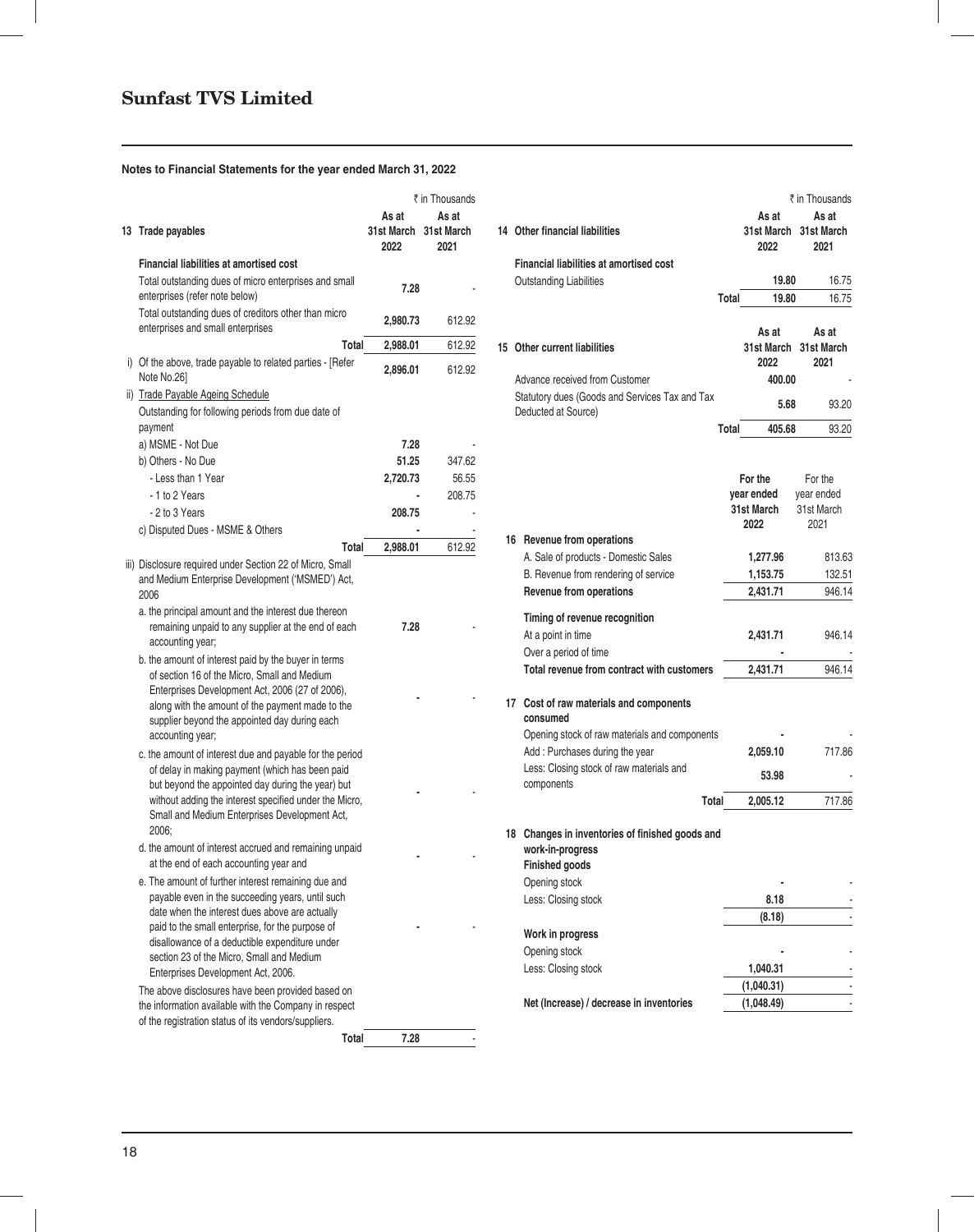|       |                                                                                                                                             |                                                     | For the<br>year ended<br>31st March<br>2022            | For the<br>year ended<br>31st March<br>2021 |
|-------|---------------------------------------------------------------------------------------------------------------------------------------------|-----------------------------------------------------|--------------------------------------------------------|---------------------------------------------|
|       | 19 Other expenses<br>Consumption of Stores, Spares and Tools<br>Rent                                                                        |                                                     | 265.52<br>140.00                                       |                                             |
|       | Rates & taxes [excluding taxes on Income]<br>Sub-Contractor Charges<br>Audit fee                                                            |                                                     | 10.35<br>1,148.09                                      | 28.65<br>118.48                             |
|       | a) As Auditors<br>b) Company Law Matters<br><b>Professional Charges</b>                                                                     |                                                     | 16.80<br>15.00<br>6.00                                 | 10.00<br>15.00<br>8.00                      |
|       | Miscellaneous expenses (No expenditure is in<br>excess of one percent of revenue from operation<br>or ₹10 Lakhs whichever is higher)        |                                                     | 5.43                                                   | 0.06                                        |
|       |                                                                                                                                             | Total                                               | 1,607.19                                               | 180.19                                      |
|       | 20 Earnings per equity share<br>Nominal value of equity shares (in $\bar{z}$ )                                                              |                                                     | 10.00                                                  | 10.00                                       |
|       | Profit /(Loss) attributable to equity shareholders<br>(A) (₹ in Thousands)                                                                  |                                                     | (99.08)                                                | 42.49                                       |
|       | Weighted average number of equity shares<br>outstanding during the year (B)                                                                 |                                                     | 10,000                                                 | 10,000                                      |
|       | Basic earnings per equity share (A/B) (in $\bar{z}$ )                                                                                       |                                                     | (9.91)                                                 | 4.25                                        |
|       | Diluted earnings per share<br>The Company does not have any potential equity<br>shares. Accordingly, basic and diluted EPS are<br>the same. |                                                     |                                                        |                                             |
| 21    | A. Disclosure of Ratios                                                                                                                     | For the year<br>ended / As at<br>31st March<br>2022 | For the<br>year ended /<br>As at<br>31st March<br>2021 | Variance                                    |
| i)    | Current Ratio = Current assets / Current<br>liabilities                                                                                     | 0.90                                                | 0.86                                                   | $3.90\%$                                    |
| ii)   | Debt-Equity Ratio = Total debt /<br>Shareholder's equity                                                                                    | (17.33)                                             | (7.39)                                                 | 134.63%*                                    |
| iii)  | Debt Service Coverage Ratio<br>= Earnings Available for Debt Service /<br>(Interest Payments + Principal Repayments)                        | Not<br>Applicable                                   | Not<br>Applicable                                      |                                             |
| iv)   | Return on Equity Ratio = Net Profit after<br>Tax / Average shareholder's equity                                                             | 67.22%                                              | (35.68%)                                               | 102.90%*                                    |
| V)    | Inventory turnover ratio = Sales / Average<br>inventory                                                                                     | 2.21                                                | Not<br>Applicable                                      |                                             |
| vi)   | Trade Receivables turnover ratio = Net credit<br>sales / Average Trade Receivables                                                          | 3.61                                                | 3.76                                                   | $(3.83\%)^*$                                |
| Vİİ)  | Trade payables turnover ratio = Net credit<br>purchase / Average Trade Payables                                                             | 1.14                                                | 1.69                                                   | (32.24%)                                    |
| viii) | Net capital turnover ratio = Net sales /<br>Working capital                                                                                 | (6.93)                                              | (9.59)                                                 | $(27.75%)^*$                                |
| ix)   | Net profit ratio = Net Profit after Tax / Net<br>sales                                                                                      | (4.07%)                                             | 4.49%                                                  | (8.57%)                                     |
| X)    | Return on Capital employed = Earnings                                                                                                       |                                                     |                                                        |                                             |
|       | Before Interest and Tax / Capital employed<br>(Equity Share Capital)                                                                        | (132.11%)                                           |                                                        | 48.09% (180.20%)*                           |
| Xİ)   | Return on investment = Net Return / Cost of<br>Investment                                                                                   | Not<br>Applicable                                   | Not<br>Applicable                                      |                                             |

\* The reason for changes in the above ratios are mainly due to increase in sales and net loss for the year.

| Note<br>No. |                                                                                 | For the<br>year ended<br>31st March<br>2022 | ₹ in Thousands<br>For the<br>year ended<br>31st March<br>2021 |  |  |
|-------------|---------------------------------------------------------------------------------|---------------------------------------------|---------------------------------------------------------------|--|--|
| 22          | Contingent Liabilities / Commitments                                            |                                             |                                                               |  |  |
| 23          | The directors have waived sitting fees                                          |                                             |                                                               |  |  |
| 24          | Income Tax                                                                      |                                             |                                                               |  |  |
|             | A. Amount recognised in statement of profit<br>and loss:                        |                                             |                                                               |  |  |
|             | Tax expense comprises of:                                                       |                                             |                                                               |  |  |
|             | Current income tax:                                                             |                                             | 6.10                                                          |  |  |
|             | Deferred tax - Relating to recognition and<br>reversal of temporary differences | (33.32)                                     | (0.76)                                                        |  |  |
|             | Income tax expense                                                              | (33.32)                                     | 5.34                                                          |  |  |
|             | B. Income tax recognised in other<br>comprehensive income                       |                                             | Year ended                                                    |  |  |
|             |                                                                                 |                                             | March 31, 2021                                                |  |  |
|             | C. Reconciliation of effective tax rate                                         | $\%$                                        | $\bar{z}$ in Thousands                                        |  |  |
|             | Net Profit before tax                                                           |                                             | 47.83                                                         |  |  |
|             | Tax using the Company's domestic tax rate<br>Fffect of                          | 25.17                                       | 12.04                                                         |  |  |
|             | - Set-off of Business Loss                                                      | (11.90)                                     | (5.69)                                                        |  |  |
|             | - Deduction under Income Tax Act. 1961                                          | (2.11)                                      | (1.01)                                                        |  |  |
|             | Effective tax rate / tax expense                                                | 11.16                                       | 5.34                                                          |  |  |

## **25 Events after the reporting period:**

There are no significant subsequent events that have occurred after the reporting period till the date of this financial statements.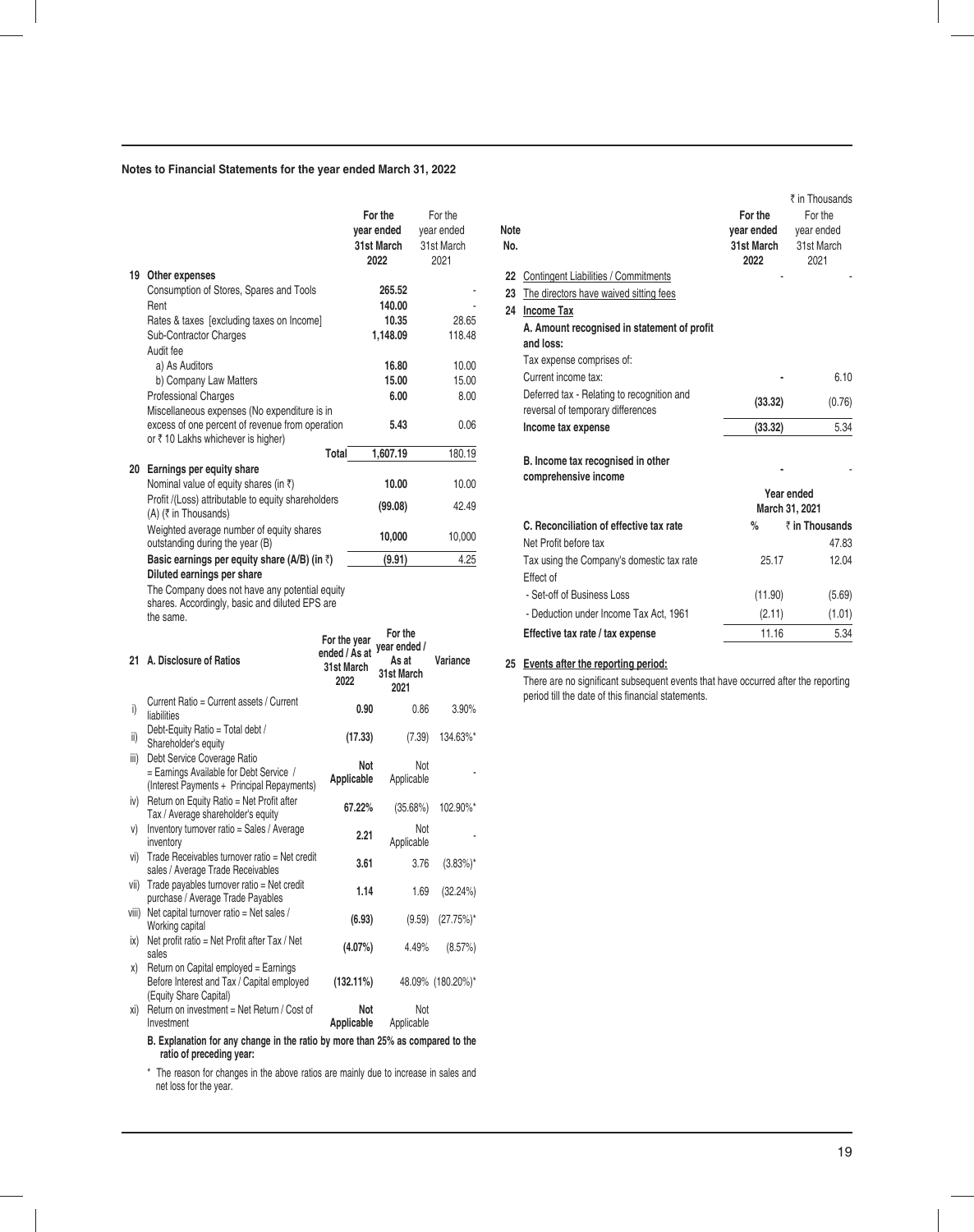|    |                                     |  | Notes to Financial Statements for the year ended March 31, 2022                                                                                                                                                                                                    |  |  |  |  |  |  |
|----|-------------------------------------|--|--------------------------------------------------------------------------------------------------------------------------------------------------------------------------------------------------------------------------------------------------------------------|--|--|--|--|--|--|
| 26 | <b>Related party disclosures</b>    |  |                                                                                                                                                                                                                                                                    |  |  |  |  |  |  |
|    | <b>Related Parties:</b>             |  |                                                                                                                                                                                                                                                                    |  |  |  |  |  |  |
|    | <b>Where Control exists:</b><br>(1) |  |                                                                                                                                                                                                                                                                    |  |  |  |  |  |  |
|    |                                     |  | (A) Ultimate Parent Company<br>TV Sundram Iyengar & Sons Private Limited, Madurai (Upto 03.02.2022)<br>No Transactions<br>TVS Sundram Fasteners Private Limited, Chennai (From 04.02.2022)                                                                         |  |  |  |  |  |  |
|    |                                     |  | (B) Parent Company                                                                                                                                                                                                                                                 |  |  |  |  |  |  |
|    |                                     |  | Sundram Fasteners Limited, Chennai                                                                                                                                                                                                                                 |  |  |  |  |  |  |
|    |                                     |  | (C) Fellow Subsidiaries                                                                                                                                                                                                                                            |  |  |  |  |  |  |
|    |                                     |  | Indian                                                                                                                                                                                                                                                             |  |  |  |  |  |  |
|    |                                     |  | Sundram Fasteners Investments Ltd., Chennai,<br>Sundram Non-Conventional Energy Systems Limited, Chennai<br>TVS Upasana Limited, Chennai<br>TVS Next Limited, Chennai)<br>- No Transactions<br>TVS Engineering Limited, Chennai                                    |  |  |  |  |  |  |
|    |                                     |  | Foreign                                                                                                                                                                                                                                                            |  |  |  |  |  |  |
|    |                                     |  | Sundram International Limited, New Castle, United Kingdom, (SIL)<br>Sundram International Inc, Michigan, USA,                                                                                                                                                      |  |  |  |  |  |  |
|    |                                     |  | (D) Fellow Step down Subsidiary Companies                                                                                                                                                                                                                          |  |  |  |  |  |  |
|    |                                     |  | Foreign                                                                                                                                                                                                                                                            |  |  |  |  |  |  |
|    |                                     |  | Sundram Fasteners (Zhejiang) Ltd., Zhejiang, People's Republic of China (Subsidiary of SIL)   No Transactions<br>Cramlington Precision Forge Ltd., Northumberland, United Kingdom (Subsidiary of SIL)<br>TVS Next Inc., Michigan, USA (Subsidiary of TVS Next Ltd) |  |  |  |  |  |  |
|    | (II)                                |  | <b>Other Related Parties:</b>                                                                                                                                                                                                                                      |  |  |  |  |  |  |
|    |                                     |  | (A) Key Management Personnel                                                                                                                                                                                                                                       |  |  |  |  |  |  |
|    |                                     |  | Nil                                                                                                                                                                                                                                                                |  |  |  |  |  |  |
|    |                                     |  | (B) Relatives of Key Management Personnel<br>Nil                                                                                                                                                                                                                   |  |  |  |  |  |  |
|    |                                     |  | (C) Enterprises in which key management personnel have significant influence:<br>Nil                                                                                                                                                                               |  |  |  |  |  |  |

**(III) Transactions with related parties referred in (I) and (II) above, in the ordinary course of business:**  ₹ in Thousands

| Nature of transaction                         | <b>Transaction with</b><br><b>Sundram Fasteners Limited -</b><br><b>Parent Company</b> |
|-----------------------------------------------|----------------------------------------------------------------------------------------|
|                                               | 1,460.78                                                                               |
| Purchase of Raw Materials, Tools & Components | (717.86)                                                                               |
|                                               | 848.53                                                                                 |
| Sub-Contractor Charges                        | (118.48)                                                                               |
| <b>Outstanding balances</b>                   |                                                                                        |
|                                               | 2,896.01                                                                               |
| Due by the Company                            | (612.92)                                                                               |
| Due to the Company                            |                                                                                        |

(Previous year figures are in brackets)